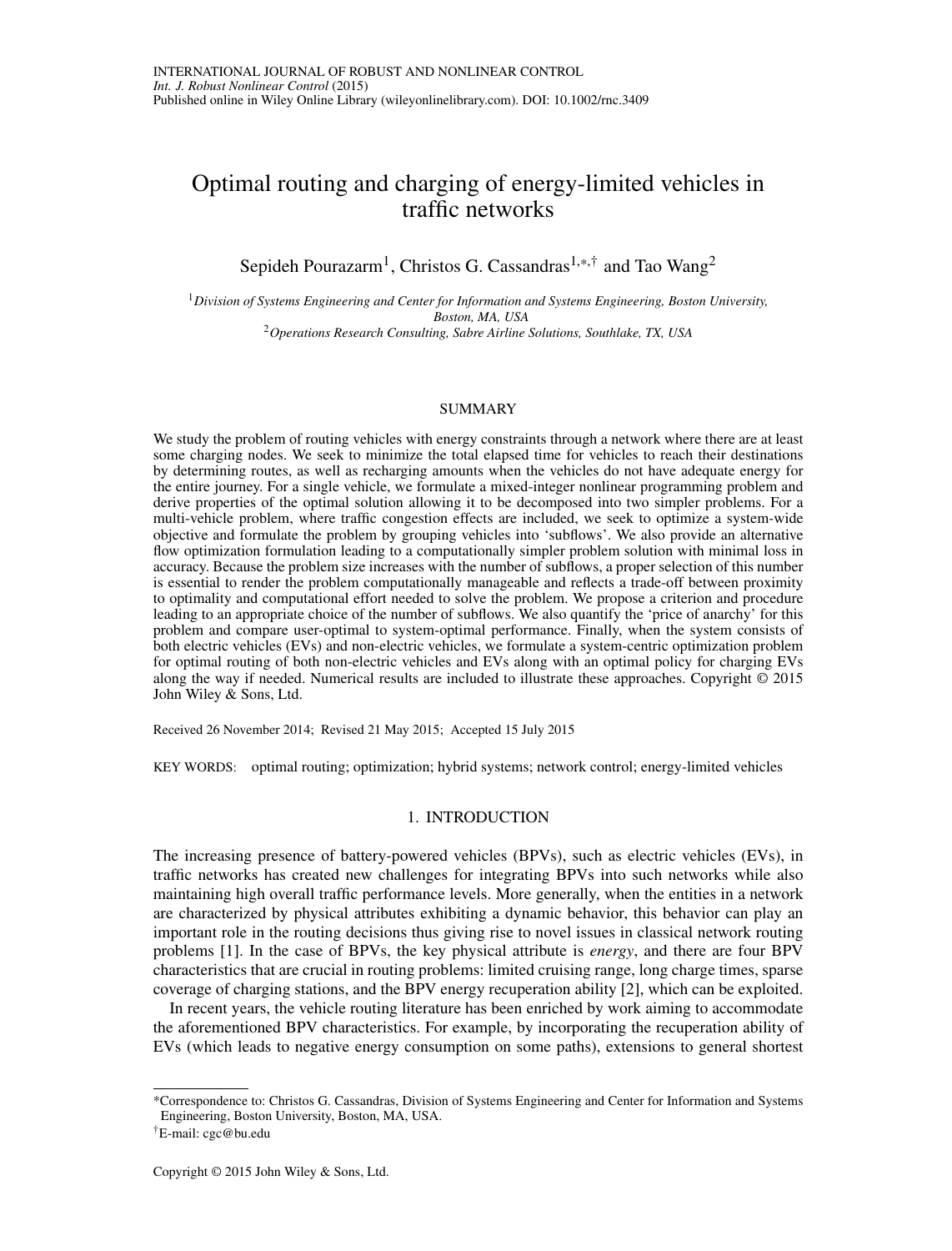path algorithms are proposed in [\[2\]](#page-24-1) that address the energy-optimal routing problem. The energy requirements in this problem are modeled as constraints, and the proposed algorithms are evaluated in a prototypical navigation system. Extensions provided in [\[3\]](#page-25-0) employ a generalization of Johnson's potential shifting technique to make Dijkstra's algorithm applicable to the negative link cost shortest path problem so as to improve the results and allow for route planning of EVs in large networks. This work, however, does not consider the presence of charging stations modeled as nodes in the network. Charging times are incorporated into a multi-constrained optimal path planning problem in [\[4\]](#page-25-1), which aims to minimize the length of an EV's route and meet constraints on total traveling time, total time delay due to signals, total recharging time, and total recharging cost; a particle swarm optimization algorithm is then used to find a suboptimal solution. In this formulation, however, recharging times are simply treated as parameters and not as controllable variables. In [\[5\]](#page-25-2), algorithms for several routing problems are proposed, including a single vehicle routing problem with inhomogeneously priced refueling stations for which a dynamic programming-based algorithm is proposed to find a least cost path from source to destination. In [\[6\]](#page-25-3), the same problem is revisited, assuming that the recharging cost is a nonlinear function of the battery charging level and a dynamic programming algorithm is proposed to find a minimum cost path for an EV. More recently, an EV routing problem with time windows and recharging stations was proposed in [\[7\]](#page-25-4), where an EV's energy constraint is first introduced into vehicle routing problems, and recharging times depend on the battery charge of the vehicle upon arrival at the station. Controlling recharging times is circumvented by simply forcing vehicles to be always fully recharged. In [\[8\]](#page-25-5), an integer programming optimization problem was formulated to simultaneously find optimal routes and charging station locations for commercial electric vehicles. In [\[9\]](#page-25-6), a heuristic algorithm is proposed to find the energy-optimal routing for EVs taking into account the energy recuperation, battery capacity limitations, and dynamic energy cost imposed by the vehicle properties. Combinatorial optimization methods for different aspects of EV management such as energy-efficient routing and facility location problems are studied in [\[10\]](#page-25-7). In the unmanned autonomous vehicle (UAV) literature, Sunder and Rathinam [\[11\]](#page-25-8) consider a UAV routing problem with refueling constraints. In this problem, given a set of targets and depots, the goal is to find an optimal path such that each target is visited by the UAV at least once, while the fuel constraint is never violated. A Mixed-Integer Nonlinear Programming (MINLP) formulation is proposed with a heuristic algorithm to determine feasible solutions.

In this paper, our objective is to study a vehicle total traveling time minimization problem (including both the time on paths and at charging stations) as introduced in [\[12\]](#page-25-9), where an energy constraint is considered so that the vehicle is not allowed to run out of power before reaching its destination. We view this as a network routing problem where vehicles control not only their routes but also times to recharge at various nodes in the network. Our contributions are twofold. First, for the single energy-aware vehicle routing problem, formulated as a MINLP, we show that there are properties of the optimal solution and the energy dynamics allowing us to decompose the original problem into two simpler problems, provided charging speeds are homogeneous (but charging prices need not be the same). Thus, we separately determine route selection through a Linear Programming (LP) problem and then recharge amounts through another LP or simple optimal control problem. Because we do not impose full recharging constraints, the solutions obtained are more general than, for example, in [\[7\]](#page-25-4) and recover full recharging when this is optimal. Second, we study a multi-vehicle energy-aware routing problem, where a traffic flow model is used to incorporate congestion effects. This system-wide optimization problem appears to have not yet attracted much attention. By grouping vehicles into 'subflows', we are once again able to decompose the problem into route selection and recharge amount determination, although we can no longer reduce the former problem to an LP. Moreover, we provide an alternative flow-based formulation such that each subflow is not required to follow a single end-to-end path but may be split into an optimally determined set of paths. This formulation reduces the computational complexity of the MINLP problem by orders of magnitude with numerical results showing little or no loss in optimality. We further study the 'price of anarchy' for the multi-vehicle routing problem so as to determine the difference in performance between selfish routing and system-optimal routing. Finally, we address the issue of selecting the number of subflows, seeking to keep it as small as possible.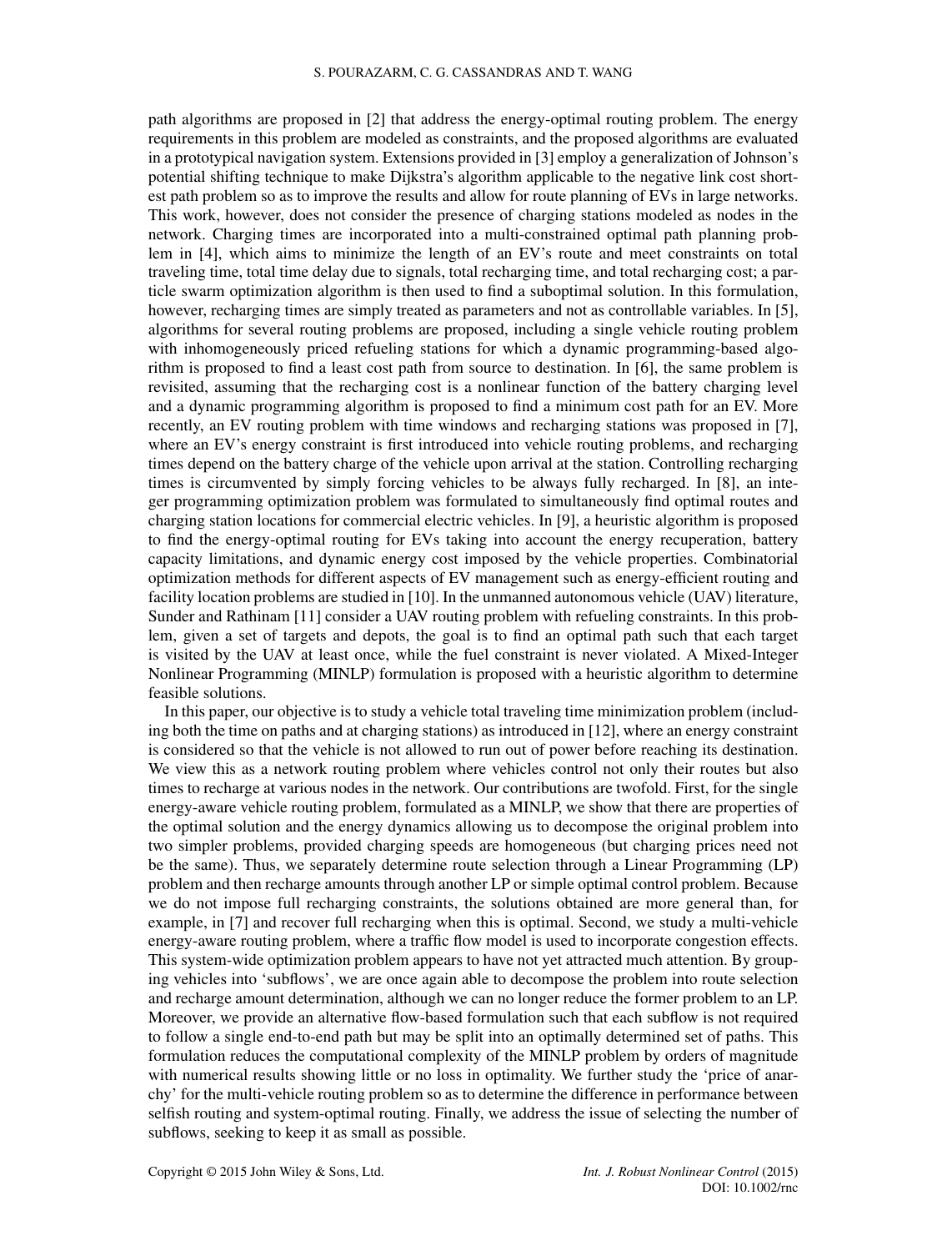The structure of the paper is as follows. In Section [2,](#page-2-0) we introduce and address the single-vehicle routing problem and identify properties, which lead to its decomposition. In Section [3,](#page-7-0) the multivehicle routing problem is formulated, first as an MINLP and then as an alternative flow optimization problem. We also investigate the price of anarchy for this problem and provide simulation examples illustrating our approach and giving insights on the relationship between recharging speed and optimal routes. In Section [4](#page-18-0) we define a criterion and a systematic procedure for the proper selection of the number of subflows. In Section [5,](#page-22-0) the multi-vehicle routing problem is revisited when the inflow to the network contains both EVs and non-EVs. Finally, conclusions and further research directions are outlined in Section [6.](#page-24-2)

#### 2. SINGLE VEHICLE ROUTING

<span id="page-2-0"></span>We consider a traffic network modeled as a directed graph  $G = (N, A)$  with  $N = \{1, \ldots, n\}$  and  $|\mathcal{A}| = m$  (Figure [1\)](#page-2-1). Node  $i \in \mathcal{N}{n}$  represents a charging station, and  $(i, j) \in \mathcal{A}$  is an arc (link) connecting node i to j. We assume for simplicity that all nodes have a charging capability, although this is not necessary (we can always reduce a graph with some non-charging nodes into one including only those that can charge BPVs). We also define  $I(i)$  and  $O(i)$  to be the set of start nodes (respectively, end nodes) of arcs that are incoming to (respectively, outgoing from) node  $i$ ; that is,  $I(i) = \{j \in \mathcal{N} | (j, i) \in \mathcal{A} \}$  and  $O(i) = \{j \in \mathcal{N} | (i, j) \in \mathcal{A} \}.$ 

We are first interested in a single-origin-single-destination vehicle routing problem. Nodes 1 and n, respectively, are defined to be the origin and destination. For each arc  $(i, j) \in A$ , there are two cost parameters: the required traveling time  $\tau_{ij}$  and the required energy consumption  $e_{ij}$  on this arc. Note that  $\tau_{ij} > 0$  (if nodes i and j are not connected, then  $\tau_{ij} = \infty$ ), whereas  $e_{ij}$  is allowed to be negative due to a BPV's potential energy recuperation effect [\[2\]](#page-24-1). Letting the vehicle's charge capacity be B, we assume that  $e_{ij} < B$  for all  $(i, j) \in A$ . Because we are considering a single vehicle's behavior, we assume that it will not affect the overall network's traffic state; therefore,  $\tau_{ij}$ and  $e_{ij}$  are assumed to be fixed depending on given traffic conditions at the time the single-vehicle routing problem is solved. Clearly, this cannot apply to the multi-vehicle case in the next section, where the decisions of multiple vehicle routes affect traffic conditions thus influencing traveling times and energy consumption. Because the BPV has limited battery energy, it may not be able to reach the destination without recharging. Thus, recharging amounts at charging nodes  $i \in \mathcal{N}$  are also decision variables.

We denote the selection of arc  $(i, j)$  and energy recharging amount at node i by  $x_{ij} \in \{0, 1\}$ ,  $i, j \in \mathcal{N}$  and  $r_i \geq 0, i \in \mathcal{N}/\{n\}$ , respectively. Moreover, because we take into account the vehicle's energy constraints, we use  $E_i$  to represent the vehicle's residual battery energy at node  $i$ . Then, for all  $E_i$ ,  $j \in O(i)$ , we have

$$
E_j = \begin{cases} E_i + r_i - e_{ij} & \text{if } x_{ij} = 1\\ 0 & \text{otherwise} \end{cases}
$$

which can also be expressed as

$$
E_j = \sum_{i \in I(j)} (E_i + r_i - e_{ij}) x_{ij}, \quad x_{ij} \in \{0, 1\}
$$



<span id="page-2-1"></span>Figure 1. A seven-node network example for routing with recharging nodes.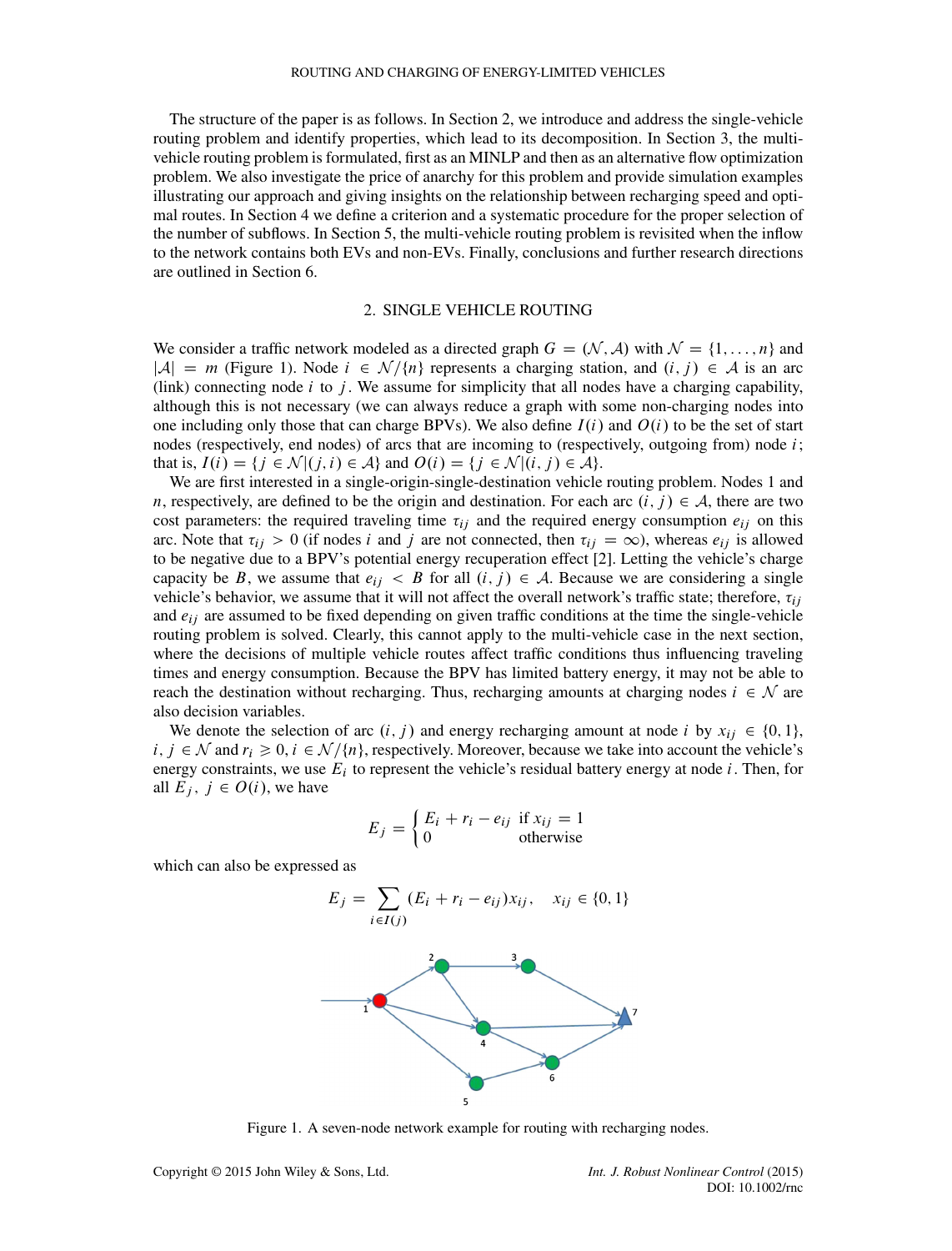The problem objective is to determine a path from 1 to  $n$ , as well as recharging amounts, so as to minimize the total elapsed time for the vehicle to reach the destination. Figure [1](#page-2-1) is a sample network for this vehicle routing problem. We formulate an MINLP problem as follows:

<span id="page-3-4"></span>
$$
\min_{x_{ij}, r_i, i, j \in \mathcal{N}} \quad \sum_{i=1}^n \sum_{j=1}^n \tau_{ij} x_{ij} + \sum_{i=1}^n \sum_{j=1}^n r_i g x_{ij} \tag{1}
$$

<span id="page-3-0"></span>s.t. 
$$
\sum_{j \in O(i)} x_{ij} - \sum_{j \in I(i)} x_{ji} = b_i, \text{ for each } i \in \mathcal{N}
$$
 (2)

<span id="page-3-1"></span>
$$
b_1 = 1, b_n = -1, b_i = 0, \text{ for } i \neq 1, n
$$
 (3)

<span id="page-3-2"></span>
$$
E_j = \sum_{i \in I(j)} (E_i + r_i - e_{ij}) x_{ij}, \text{ for } j = 2, ..., n
$$
 (4)

<span id="page-3-3"></span>
$$
0 \le E_i \le B, \quad E_1 \text{ given, for each } i \in \mathcal{N} \tag{5}
$$

<span id="page-3-5"></span>
$$
x_{ij} \in \{0, 1\}, \quad r_i \ge 0 \tag{6}
$$

where  $g$  is the charging time per energy unit, that is, the reciprocal of a fixed charging rate. The constraints [\(2\)](#page-3-0)–[\(3\)](#page-3-1) stand for the flow conservation, which implies that only one path starting from node *i* can be selected, that is,  $\sum_{j \in O(i)} x_{ij} \le 1$  [\[13\]](#page-25-10). It is easy to check that this also implies  $x_{ij} \le 1$  for all i, j because  $b_1 = 1$ ,  $I(1) = \emptyset$ . Constraint [\(4\)](#page-3-2) represents the vehicle's energy dynamics. Finally, [\(5\)](#page-3-3) indicates that the vehicle cannot run out of energy before reaching a node or exceed a given capacity  $B$ . All other parameters are predetermined according to the network topology. We point out that in this formulation, we assume homogeneous charging nodes (i.e.,  $g$  is fixed). The more general case of inhomogeneous charging nodes is addressed in [\[14\]](#page-25-11) and is the subject of continuing research.

## *2.1. Properties*

Rather than directly tackling the MINLP problems [\(1\)](#page-3-4)–[\(6\)](#page-3-5), we derive some key properties that will enable us to simplify the solution procedure. The main difficulty in this problem lies in the coupling of the decision variables,  $x_{ij}$  and  $r_i$ , in [\(4\)](#page-3-2). The following lemma will enable us to exclude  $r_i$  from the objective function by showing that the difference between the total recharging energy and the total energy consumption while traveling is given only by the difference between the vehicle's residual energy at the destination and at the origin.

<span id="page-3-7"></span>*Lemma 1* Given  $(1)$ – $(6)$ ,

$$
\sum_{i=1}^{n} \sum_{j=1}^{n} (r_i x_{ij} - e_{ij} x_{ij}) = E_n - E_1
$$
 (7)

*Proof*

From [\(4\)](#page-3-2), we sum up both sides to obtain

<span id="page-3-6"></span>
$$
\sum_{j=2}^{n} E_j - \sum_{j=2}^{n} \sum_{i \in I(j)} E_i x_{ij} = \sum_{j=2}^{n} \sum_{i \in I(j)} (r_i - e_{ij}) x_{ij}
$$
(8)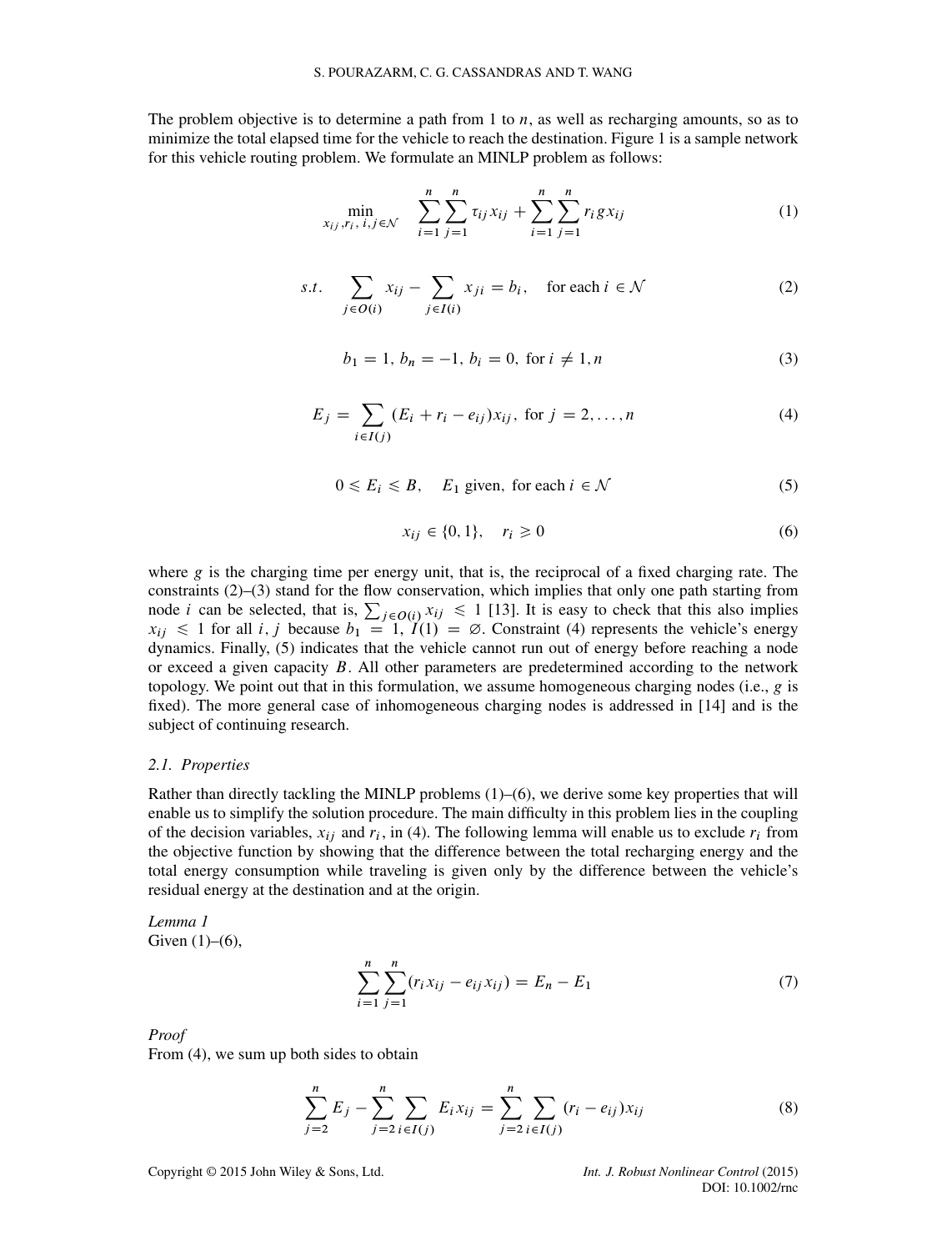Moreover, we can write

$$
\sum_{j=2}^{n} \sum_{i \in I(j)} E_i x_{ij} = \sum_{i \in I(2)} E_i x_{i2} + \dots + \sum_{i \in I(n)} E_i x_{in}
$$

representing the sum of  $E_i$  on the selected path from node 1 to n, excluding  $E_n$ . On the other hand, from [\(4\)](#page-3-2), we have  $E_i = 0$  for any node i not selected on the path. Therefore,  $\sum_{j=2}^{n} E_j$  is the sum of  $E_i$  on the selected path from node 1 to *n*, excluding  $E_1$ . It follows that

<span id="page-4-0"></span>
$$
\sum_{j=2}^{n} E_j - \sum_{j=2}^{n} \sum_{i \in I(j)} E_i x_{ij} = E_n - E_1
$$
\n(9)

Returning to [\(8\)](#page-3-6), we use [\(9\)](#page-4-0) and observe that all terms in the double sum  $\sum_{i=1}^{n} \sum_{j=1}^{n} (r_i - e_{ij}) x_{ij}$ are zero except for those with  $i \in I(j)$ , we obtain

$$
\sum_{i=1}^{n} \sum_{j=1}^{n} (r_i - e_{ij}) x_{ij} = \sum_{j=2}^{n} \sum_{i \in I(j)} (r_i - e_{ij}) x_{ij} = \sum_{j=2}^{n} E_j - \sum_{j=2}^{n} \sum_{i \in I(j)} E_i x_{ij} = E_n - E_1
$$

which proves the lemma.  $\Box$ 

In view of Lemma [1,](#page-3-7) we can replace  $\sum_{i=1}^{n} \sum_{j=1}^{n} r_i g x_{ij}$  in [\(1\)](#page-3-4) by  $(E_n - E_1)g + \sum_{i=1}^{n} \sum_{j=1}^{n} e_{ij} g x_{ij}$  and eliminate the presence of  $r_i$ ,  $i = 2, ..., n-1$ , from the objective function. Note that  $E_1$  is given, leaving us only with the task of determining the value of  $E_n$ . Now, let us investigate the recharging energy amounts  $r_i^*$ ,  $i = 1, ..., n - 1$ , in an optimal policy. There are two possible cases: (i)  $\sum_i r_i^* > 0$ , that is, the vehicle has to get recharged at least once; and *(ii)*  $\sum_i r_i^* = 0$ , that is,  $r_i^* = 0$  for all *i*, and the vehicle has adequate energy to reach the destination without recharging. For case (i), we establish the following lemma.

<span id="page-4-2"></span>*Lemma 2* If  $\sum_i r_i^* > 0$  in the optimal routing policy, then  $E_n^* = 0$ .

*Proof*

We use a contradiction argument. Assume that we have already achieved an optimal route, where  $E_n^* > 0$  and the objective function is  $J^* = \sum_{i \in P} (\tau_{i,i+1} + r_i^* g)$  for an optimal path denoted by P. Without loss of generality, we re-index nodes so that we may write  $P = \{1, \ldots, n\}$ . Then, each  $i \in P$  such that  $i < n$  on this optimal path satisfies

<span id="page-4-1"></span>
$$
E_{i+1}^* = E_i^* + r_i^* - e_{i,i+1}
$$
 (10)

Consider first the case where  $r_{n-1}^* > 0$ . Let us perturb the current policy as follows:  $r_{n-1}' = r_{n-1}^* \Delta$ , and  $r'_i = r_i^*$  for all  $i < n - 1$ , where  $\Delta > 0$ . Then, from [\(10\)](#page-4-1), we have

$$
E_n^* = E_1 + \sum_{i=1}^{n-1} (r_i^* - e_{i,i+1})
$$

Under the perturbed policy,

$$
E'_{n} = E_{1} + \sum_{i=1}^{n-1} (r'_{i} - e_{i,i+1}) = E_{1} + \sum_{i=1}^{n-1} (r_{i}^{*} - e_{i,i+1}) - \Delta = E_{n}^{*} - \Delta
$$
  

$$
E'_{i} = E_{i}^{*}, \text{ for all } i < n
$$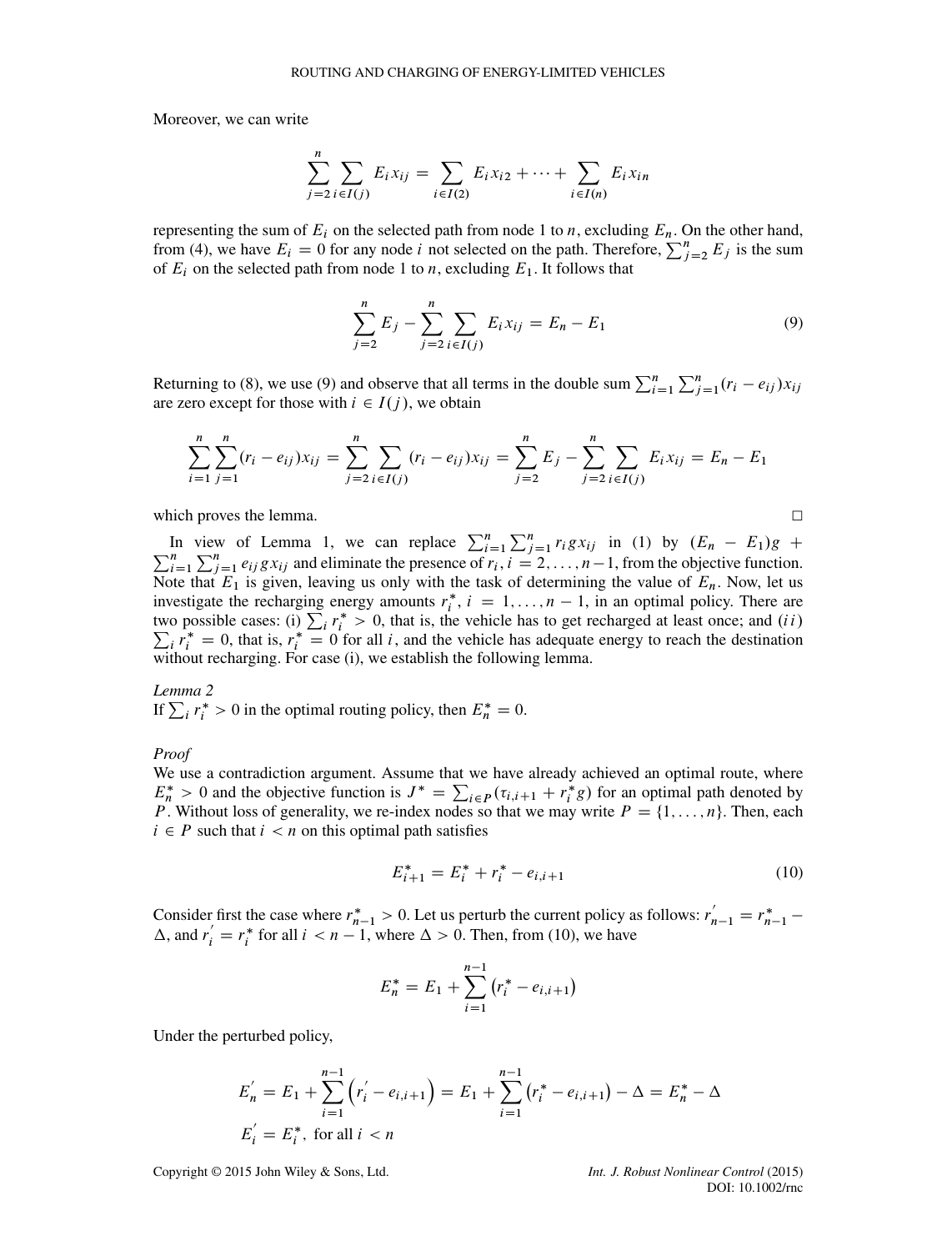and, correspondingly,

$$
J' = \sum_{i=1}^{n-1} \left( \tau_{i,i+1} + r'_i g \right) = \sum_{i=1}^{n-1} \left( \tau_{i,i+1} + r_i^* g \right) - \Delta g = J^* - \Delta g
$$

Because  $E_n^* > 0$ , we may select  $\Delta > 0$  sufficiently small so that  $E_n' > 0$ , and the perturbed policy is still feasible. However,  $J' = J^* - \Delta g < J^*$ , which leads to a contradiction to the assumption that the original path was optimal.

Next, consider the case where  $r_{n-1}^* = 0$ . Then, because of  $E_n^* > 0$  and  $e_{i,i+1} > 0$  for all  $i \in P$ , we can always find some  $j \in P$ ,  $j < n$  such that  $E_j^* > 0$ ,  $r_{j-1}^* > 0$ , and  $r_k^* = 0$  for  $k \ge j$ . Thus, still, because of [\(10\)](#page-4-1), we have

$$
E_j^* = E_n^* + \sum_{k=j}^{n-1} e_{k,k+1} > 0
$$

At this time, because  $r_{j-1}^* > 0$ , the argument is similar to the case  $r_{n-1}^* > 0$ , leading again to the same contradiction argument, and the lemma is proved.  $\Box$ 

Turning our attention to case (ii) where  $r_i^* = 0$  for all  $i \in \{1, ..., n\}$ , observe that problem [\(1\)](#page-3-4) can be transformed into

<span id="page-5-2"></span>
$$
\min_{x_{ij}, i, j \in \mathcal{N}} \sum_{i=1}^{n} \sum_{j=1}^{n} \tau_{ij} x_{ij}
$$
\ns.t. 
$$
\sum_{j \in O(i)} x_{ij} - \sum_{j \in I(i)} x_{ji} = b_i, \text{ for each } i \in \mathcal{N}
$$
\n
$$
b_1 = 1, b_n = -1, b_i = 0, \text{ for } i \neq 1, n
$$
\n
$$
E_j = \sum_{i \in I(j)} (E_i - e_{ij}) x_{ij}, \text{ for } j = 2, ..., n
$$
\n
$$
0 \le E_i \le B, \quad E_0 \text{ given, for each } i \in \mathcal{N}
$$
\n(12)

<span id="page-5-3"></span><span id="page-5-0"></span>
$$
x_{ij} \in \{0, 1\} \tag{13}
$$

In this case, constraint [\(12\)](#page-5-0) gives

$$
\sum_{j=2}^{n} E_j - \sum_{j=2}^{n} \sum_{i \in I(j)} E_i = -\sum_{j=2}^{n} \sum_{i \in I(j)} e_{ij} x_{ij}
$$

Using [\(9\)](#page-4-0) and  $E_i \geq 0$ , we have

$$
E_n = E_1 - \sum_{j=2}^{n} \sum_{i \in I(j)} e_{ij} x_{ij} \ge 0
$$

and it follows that

<span id="page-5-1"></span>
$$
\sum_{i=1}^{n} \sum_{j=1}^{n} e_{ij} x_{ij} \le E_1
$$
 (14)

With [\(14\)](#page-5-1) in place of [\(12\)](#page-5-0), the determination of  $x_{ij}^*$  boils down to an integer *linear* programming problem in which only variables  $x_{ij}$ ,  $i, j \in \mathcal{N}$ , are involved, a much simpler problem.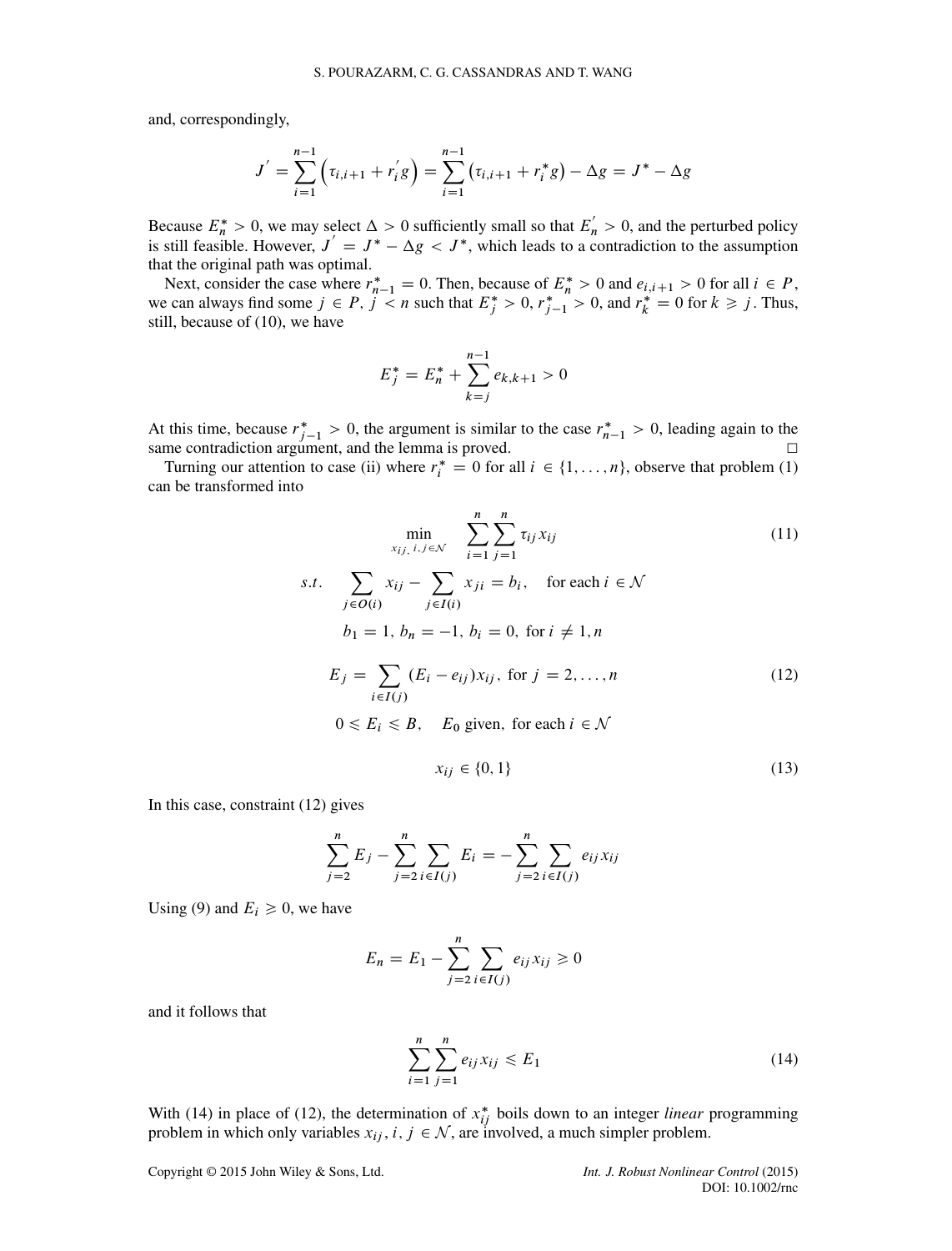We are normally interested in case (i), where some recharging decisions must be made, so let us assume that the vehicle's initial energy is not large enough to reach the destination. Then, in view of Lemmas [1](#page-3-7) and [2,](#page-4-2) we have the following theorem.

<span id="page-6-1"></span>*Theorem 1*

 $\prod_{i} \sum_{i} r_i^* > 0$  in the optimal policy, then  $x_{ij}^*$ ,  $i, j \in \mathcal{N}$ , in the original problem [\(1\)](#page-3-4) can be determined by solving an LP problem

<span id="page-6-0"></span>
$$
\min_{x_{ij, i, j \in \mathcal{N}}} \sum_{i=1}^{n} \sum_{j=1}^{n} (\tau_{ij} + e_{ij} g) x_{ij}
$$
  
s.t. 
$$
\sum_{j \in O(i)} x_{ij} - \sum_{j \in I(i)} x_{ji} = b_i, \text{ for each } i \in \mathcal{N}
$$
  

$$
b_1 = 1, b_n = -1, b_i = 0, \text{ for } i \neq 1, n
$$
  

$$
0 \le x_{ij} \le 1
$$
 (15)

*Proof*

Given Lemmas [1](#page-3-7) and [2,](#page-4-2) we know that the optimal solution satisfies  $\sum_i \sum_j r_i^* x_{ij}^* = \sum_i \sum_j e_{ij} x_{ij}^*$  $E_1$ . Consequently, we can change the objective [\(1\)](#page-3-4) to the form in the succeeding text without affecting optimality

$$
\min_{x_{ij, i, j \in \mathcal{N}}} \sum_{i=1}^{n} \sum_{j=1}^{n} (\tau_{ij} + e_{ij} g) x_{ij} - E_1 g
$$

Because  $r_i$  no longer appears in the objective function and is only contained in the energy dynamics [\(4\)](#page-3-2), we can choose any  $r_i$  satisfying the constraints (4)–[\(5\)](#page-3-3) without affecting the optimal objective function value. Therefore,  $x_{ij}^*$  can be determined by the following problem:

$$
\min_{x_{ij, i, j \in \mathcal{N}}} \sum_{i=1}^{n} \sum_{j=1}^{n} (\tau_{ij} + e_{ij} g) x_{ij} - E_1 g
$$
  
s.t. 
$$
\sum_{j \in O(i)} x_{ij} - \sum_{j \in I(i)} x_{ji} = b_i, \text{ for each } i \in \mathcal{N}
$$

$$
b_1 = 1, b_n = -1, b_i = 0, \text{ for } i \neq 1, n
$$

$$
x_{ij} \in \{0, 1\}
$$

which is a typical shortest path problem formulation. Moreover, by the property of minimum cost flow problems [\[15\]](#page-25-12), the aforementioned integer programming problem is equivalent to the LP problem with the integer restriction of  $x_{ij}$  relaxed. Finally, because  $E_1$  is given, the problem reduces to  $(15)$ , which proves the theorem.  $\Box$ 

Note that using Theorem [1,](#page-6-1) an optimal path is determined by solving an LP problem, and because this is a convex optimization problem [\[16\]](#page-25-13), the solution is the global optimum.

## <span id="page-6-2"></span>2.2. Determination of optimal recharging amounts  $r_i^*$

Once we determine the optimal route,  $P$ , in [\(15\)](#page-6-0), it is relatively easy to find a feasible solution for  $r_i$ ,  $i \in P$ , to satisfy the constraint [\(4\)](#page-3-2), which is obviously non-unique in general. Then, we can introduce a second objective into the problem, that is, the minimization of charging costs on the selected path, because charging prices normally vary over stations. As before, we re-index nodes and define  $P = \{1, \ldots, n\}$ . We denote the charging price at node i by  $p_i$ . Once an optimal route is determined, we seek to control the energy recharging amounts  $r_i$  to minimize the total charging cost dependent on  $p_i$ ,  $i \in \mathcal{N}/\{n\}$ . This can be formulated as a multi-stage optimal control problem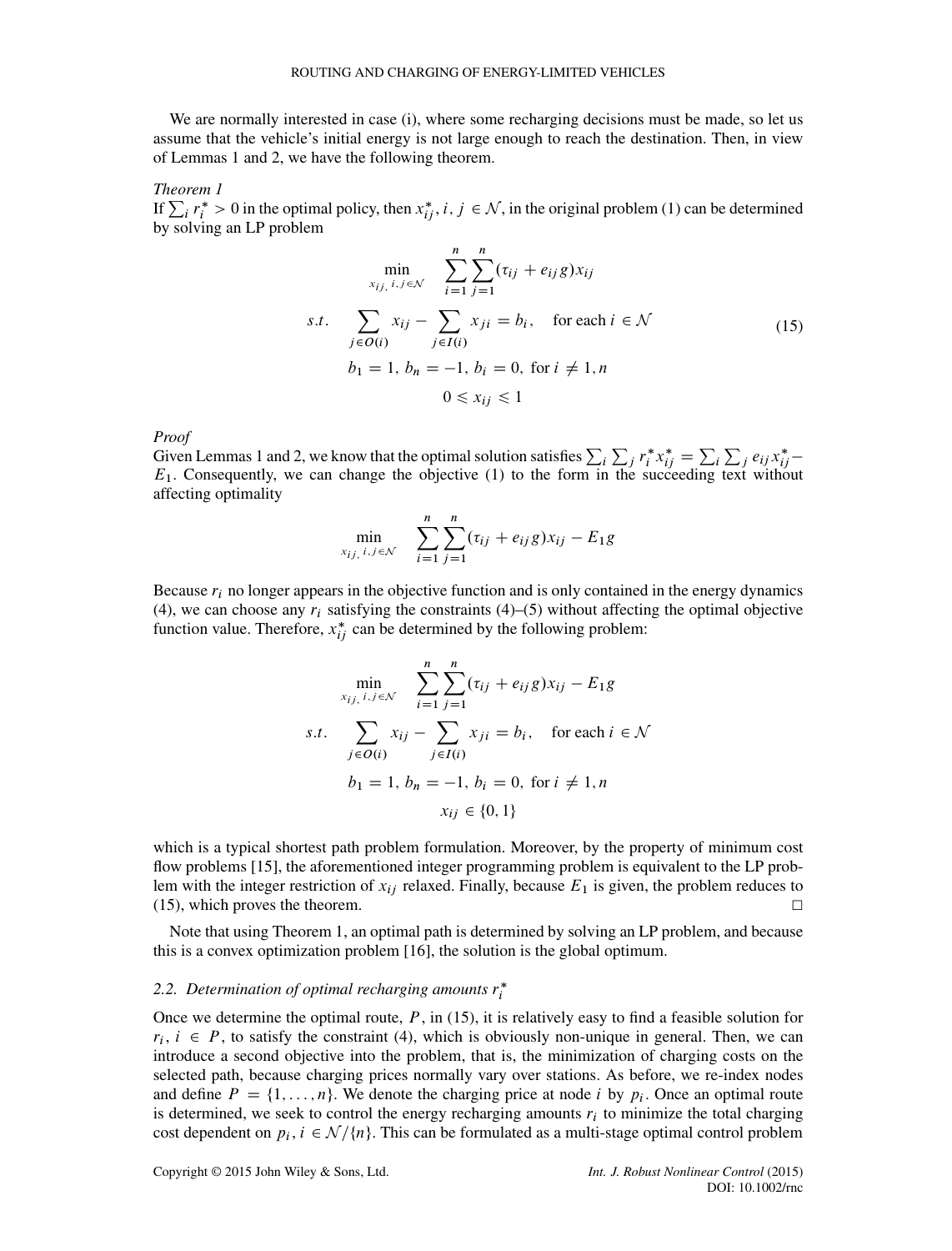<span id="page-7-1"></span>
$$
\min_{r_i, i \in P} \sum_{i \in P} p_i r_i
$$
  
s.t.  $E_{i+1} = E_i + r_i - e_{i,i+1}$   
 $0 \le E_i \le B, E_1$  given  
 $r_i \ge 0$  for all  $i \in \mathcal{N}$  (16)

This is a simple two-point boundary-value problem and can be easily solved by discrete-time opti-mal control approaches [\[17\]](#page-25-14) or treating it as an LP problem where  $E_i$  and  $r_i$  are both decision variables.

Finally, we note that Theorem [1](#page-6-1) holds under the assumption that charging nodes are homogeneous in terms of charging speeds (i.e., the charging rate  $1/g$  is fixed). However, our analysis allows for inhomogeneous charging prices. The case of node-dependent charging rates is addressed in [\[14\]](#page-25-11) and can be shown to still allow a decomposition of the MINLP, although we can no longer generally obtain an LP. Thus, alternative techniques need to be explored in order to reduce the computational complexity of the problem.

It is important to ensure that a solution to the overall problem is computationally efficient, because it may have to be repeatedly obtained during the course of a vehicle's trip: Although we treat the state variable  $E_i$  as deterministic, in reality, there is noise in the process that may force a re-evaluation of routing and charging at each node when  $E_{i+1}$  is observed and may satisfy  $E_{i+1} = E_i + r_i$  $e_{i,i+1} + w_{ij}$ , where  $w_{ij}$  is a random variable. In this case, one can re-solve the optimal routing and charging problem for the vehicle with new initial conditions at node  $i + 1$ , which is possible as long as we only have to deal with the simple problems [\(15\)](#page-6-0) and [\(16\)](#page-7-1).

#### 3. MULTIPLE VEHICLE ROUTING

<span id="page-7-0"></span>The results obtained for the single vehicle routing problem pave the way for the investigation of multi-vehicle routing, where we seek to optimize a system-wide objective by routing vehicles through the same network topology. The main technical difficulty in this case is that we need to consider the influence of traffic congestion on both traveling time and energy consumption. A second difficulty is that of implementing an optimal routing policy. In the case of a centrally controlled system, this can be accomplished through appropriately communicated commands. In the case of a traffic network with individual drivers, implementation requires signaling mechanisms and possibly incentive structures to enforce desired routes assigned to vehicles, bringing up a number of additional research issues. In the sequel, we limit ourselves to resolving the first difficulty, leaving implementation challenges as part of ongoing research.

If we proceed as in the single vehicle case, that is, determining a path selection through  $x_{ij}^k$ ,  $i, j \in \mathcal{N}$ , and recharging amounts  $r_i^k$ ,  $i \in \mathcal{N}/\{n\}$  for all vehicles  $k = 1, ..., K$ , for some K, then the dimensionality of the solution space is prohibitive. Moreover, the inclusion of traffic congestion effects introduces additional nonlinearities in the dependence of the travel time  $\tau_{ij}$  and energy consumption  $e_{ij}$  on the traffic flow through arc  $(i, j)$ , which now depends on  $x_{ij}^1, \ldots, x_{ij}^K$ . Instead, we will proceed by grouping subsets of vehicles into  $N$  'subflows', where  $N$  may be selected to render the problem manageable (Section [4\)](#page-18-0).

Let all vehicles enter the network at the origin node 1, and let  $R$  denote the rate of vehicles arriving at this node. Viewing vehicles as defining a *flow*, we divide them into N *subflows* (we will discuss the effect of  $N$  in Section [3.3\)](#page-13-0), each of which may be selected so as to include the same type of homogeneous vehicles (e.g., vehicles with the same initial energy). Thus, all vehicles in the same subflow follow the same routing and recharging decisions so that we only consider energy recharging at the subflow level rather than individual vehicles. Note that asymptotically, as  $N \to \infty$ , we can recover routing at the individual vehicle level.

Clearly, not all vehicles in our system are EVs, in which case these can be treated as uncontrollable interfering traffic and are accommodated in our analysis as long as their flow rates are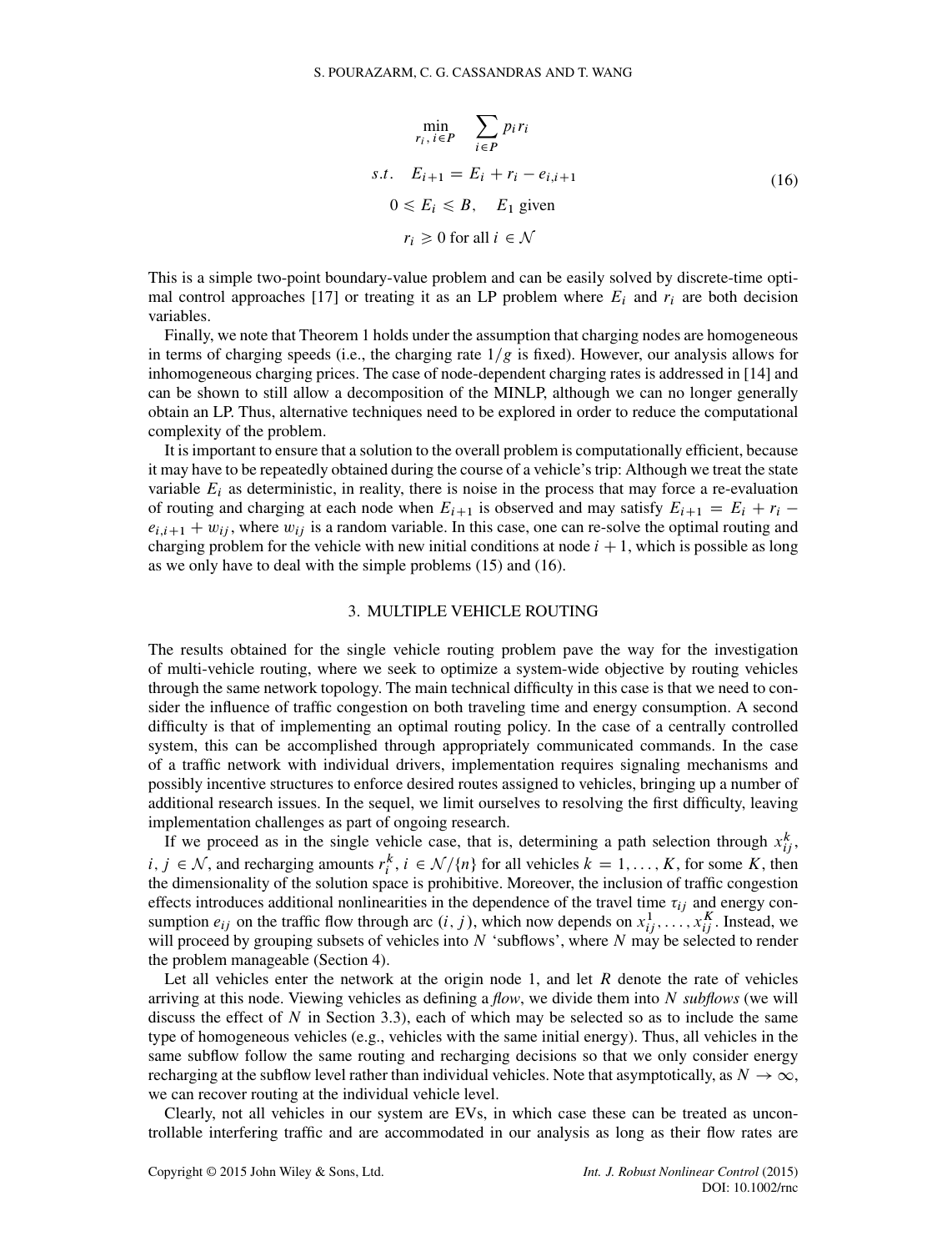known. For simplicity, we will assume here that every arriving vehicle is an EV and joins a subflow. However, we will show in Section [5](#page-22-0) how the problem can be solved by optimizing over both EVs and non-EVs.

Our objective is to determine optimal routes and energy recharging amounts for each subflow of vehicles so as to minimize the total elapsed time of these vehicle flows traveling from the origin to the destination. The decision variables consist of  $x_{ij}^k \in \{0, 1\}$  for all arcs  $(i, j)$  and subflows  $k = 1, \ldots, N$ , as well as charging amounts  $r_i^k$  for all nodes  $i = 1, \ldots, n - 1$  and  $k = 1, \ldots, N$ . Given traffic congestion effects, the time and energy consumption on each arc depends on the values of  $x_{ij}^k$  and the fraction of the total flow rate R associated with each subflow k; the simplest such flow allocation (which we will adopt) is one where each subflow is assigned  $R/N$ . Let  $\mathbf{x}_{ij}$  =  $\left(x_{ij}^1, \ldots, x_{ij}^N\right)^T$  and  $\mathbf{r_i} = \left(r_i^1, \ldots, r_i^N\right)^T$ . Then, we denote the traveling time (delay) a vehicle will experience through link  $(i, j)$  by some nonlinear function  $\tau_{ij}(\mathbf{x_{ij}})$ . The corresponding energy consumption of the kth vehicle subflow through link  $(i, j)$  is a nonlinear function denoted by  $e_{ij}^k(\mathbf{x_{ij}})$ . As already mentioned,  $\tau_{ij}(\mathbf{x_{ij}})$  and  $e_{ij}^k(\mathbf{x_{ij}})$  can also incorporate the influence of uncontrollable (non-EV) vehicle flows, which can be treated as parameters in these functions (we discuss this further in Section [5\)](#page-22-0). Similar to the single vehicle case, we use  $E_i^k$  to represent the residual energy of subflow  $k$  at node  $i$  given by the aggregated residual energy of all vehicles in the subflow. If the subflow does not go through node *i*, then  $E_i^k = 0$ . The problem formulation is as follows:

<span id="page-8-4"></span>
$$
\min_{\mathbf{x_{ij}}, \mathbf{r_{i}}, \ i, j \in \mathcal{N}} \quad \sum_{i=1}^{n} \sum_{j=1}^{n} \sum_{k=1}^{N} \left( \tau_{ij} (\mathbf{x_{ij}}) x_{ij}^{k} \frac{R}{N} + r_{i}^{k} g x_{ij}^{k} \right) \tag{17}
$$

s.t. for each  $k \in \{1, \ldots, N\}$ :

<span id="page-8-0"></span>
$$
\sum_{j \in O(i)} x_{ij}^k - \sum_{j \in I(i)} x_{ji}^k = b_i, \quad \text{for each } i \in \mathcal{N}
$$
 (18)

$$
b_1 = 1, b_n = -1, b_i = 0, \text{ for } i \neq 1, n
$$
 (19)

<span id="page-8-2"></span>
$$
E_j^k = \sum_{i \in I(j)} \left( E_i^k + r_i^k - e_{ij}^k(\mathbf{x}_{ij}) \right) x_{ij}^k, \quad j = 2, ..., n
$$
 (20)

<span id="page-8-5"></span>
$$
E_1^k \text{ is given, } E_i^k \ge 0, \quad \text{for each } i \in \mathcal{N} \tag{21}
$$

<span id="page-8-1"></span>
$$
x_{ij}^k \in \{0, 1\}, \quad r_i^k \ge 0 \tag{22}
$$

Obviously, this MINLP problem is difficult to solve. However, as in the single-vehicle case, we are able to establish some properties that will allow us to simplify it.

#### <span id="page-8-6"></span>*3.1. Properties*

Even though the term  $\tau_{ij}$  ( $\mathbf{x}_{ij}$ ) in the objective function is no longer linear in general, for each subflow  $k$ , the constraints [\(18\)](#page-8-0)–[\(22\)](#page-8-1) are still similar to the single-vehicle case. Consequently, we can derive similar useful properties for this problem in the form of the following two lemmas.

## <span id="page-8-3"></span>*Lemma 3* For each subflow  $k = 1, \ldots, N$ ,

$$
\sum_{i=1}^{n} \sum_{j=1}^{n} \left( r_i^k - e_{ij}^k(\mathbf{x}_{ij}) \right) x_{ij}^k = E_n^k - E_1^k \tag{23}
$$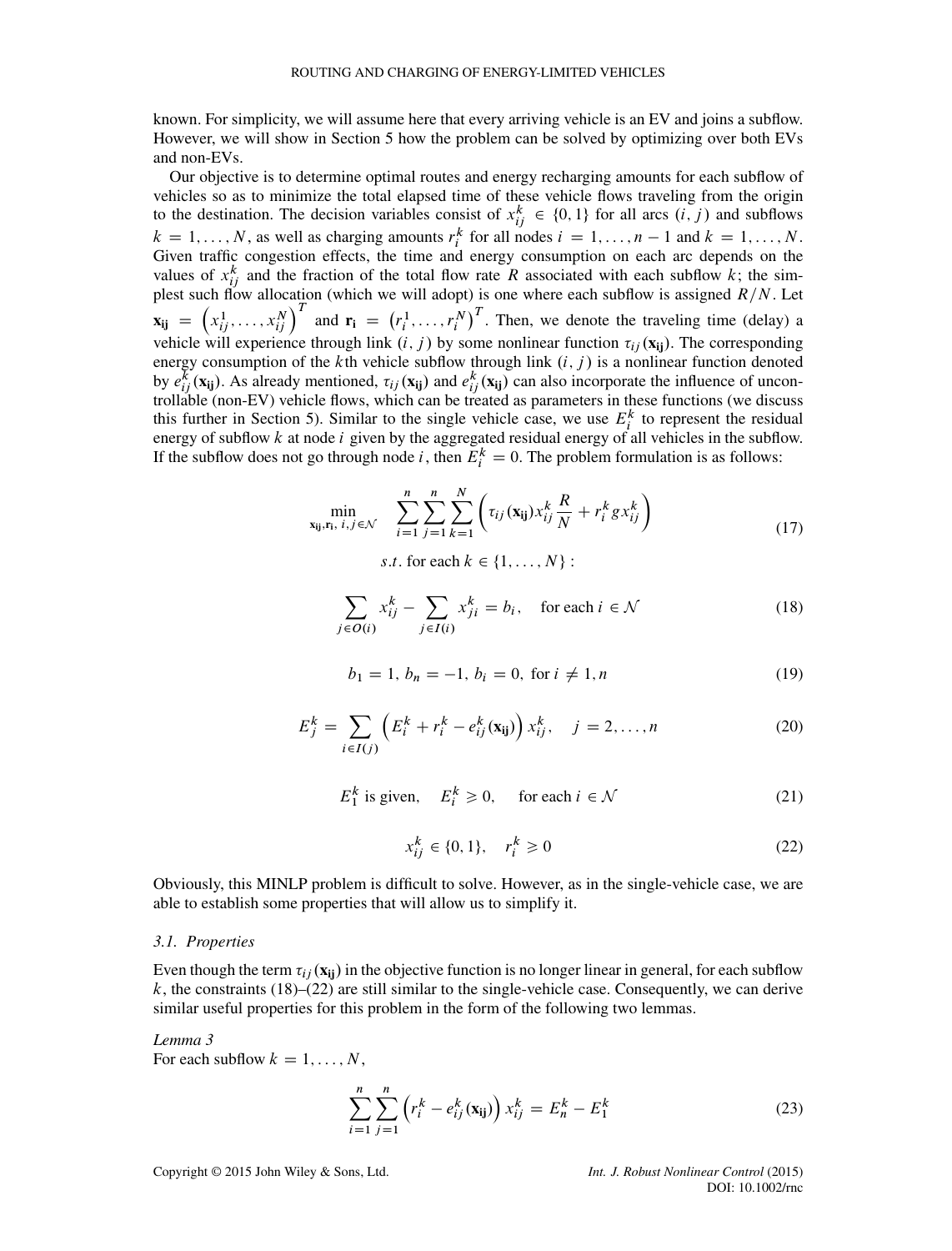*Proof*

From [\(20\)](#page-8-2), we sum up both sides of the equation as follows:

<span id="page-9-0"></span>For each 
$$
k
$$
:  
\n
$$
\sum_{j=2}^{n} E_j^k = \sum_{j=2}^{n} \sum_{i \in I(j)} \left( E_i^k + r_i^k - e_{ij}^k(\mathbf{x}_{ij}) \right) x_{ij}^k
$$
\n
$$
\implies \sum_{j=2}^{n} E_j^k - \sum_{j=2}^{n} \sum_{i \in I(j)} E_i^k x_{ij}^k = \sum_{j=2}^{n} \sum_{i \in I(j)} \left( r_i^k - e_{ij}^k(\mathbf{x}_{ij}) \right) x_{ij}^k
$$
\n(24)

Moreover,  $\sum_{j=2}^{n} \sum_{i \in I(j)} E_i^k x_{ij}^k = \sum_{i \in I(j)} E_i^k \sum_{j=2}^{n} x_{ij}^k$  representing the sum of  $E_i^k$  on the selected path from node 1 to *n*. On the other hand, from [\(20\)](#page-8-2), we have  $E_i^k = 0$  for node *i* not selected on the route. Therefore,

$$
\sum_{j=2}^{n} E_j^k - \sum_{j=2}^{n} \sum_{i \in I(j)} E_i^k x_{ij}^k = E_n^k - E_1^k
$$

Back to [\(24\)](#page-9-0),

$$
\sum_{i} \sum_{j} \left( r_i^k - e_{ij}^k(\mathbf{x}_{ij}) \right) x_{ij}^k = \sum_{j=2}^n \sum_{i \in I(j)} \left( r_i^k - e_{ij}^k(\mathbf{x}_{ij}) \right) x_{ij}^k
$$

$$
= \sum_{j=2}^n E_j^k - \sum_{j=2}^n \sum_{i \in I(j)} E_i^k x_{ij}^k = E_n^k - E_1^k
$$

which proves the result.  $\Box$ 

Similar to Lemma [2,](#page-4-2) we can determine  $E_n^{k*}$  when  $\sum_i r_i^{k*} > 0$  by Lemma [4](#page-9-1)

<span id="page-9-1"></span>*Lemma 4*<br>If  $\sum_{i=1}^{n} r_i^{k*} > 0$  in the optimal routing policy, then  $E_n^{k*} = 0$  for all  $k = 1, ..., N$ .

*Proof*

Assume that we have already achieved the optimal routes for these  $k$  vehicle subflows such that  $E_n^{k*} > 0$  and the contribution of kth subflow to the objective function value

$$
J_k^* = \sum_{i=1}^n \sum_{j=1}^n \tau_{ij}(\mathbf{x}_{ij}) x_{ij}^{k*} \frac{R}{N} + \sum_{i=1}^n \sum_{j=1}^n r_i^{k*} g x_{ij}^{k*}
$$

Because only the second part of the objective function is dependent on  $r_i^k$ , we only need to concentrate on the value of  $\sum_{i=1}^n \sum_{j=1}^n r_i^{k*} g x_{ij}^{k*}$ . Then each  $i < n$  on this route satisfies

<span id="page-9-2"></span>
$$
E_{i+1}^{k*} = E_i^{k*} + r_i^{k*} - e_{i,i+1}
$$
 (25)

where  $e_{i,i+1}$  is the value of  $e_{ij}^k(\mathbf{x}_{ij})$  on the determined route by  $x_{ij}^{k*}$  for all k. Now, if  $r_{n-1}^{k*} > 0$ , then let us perturb the current policy by

$$
r_{n-1}^{k'} = r_{n-1}^{k*} - \Delta
$$
  

$$
r_i^{k'} = r_i^{k*}, \text{ for all } i < n-1
$$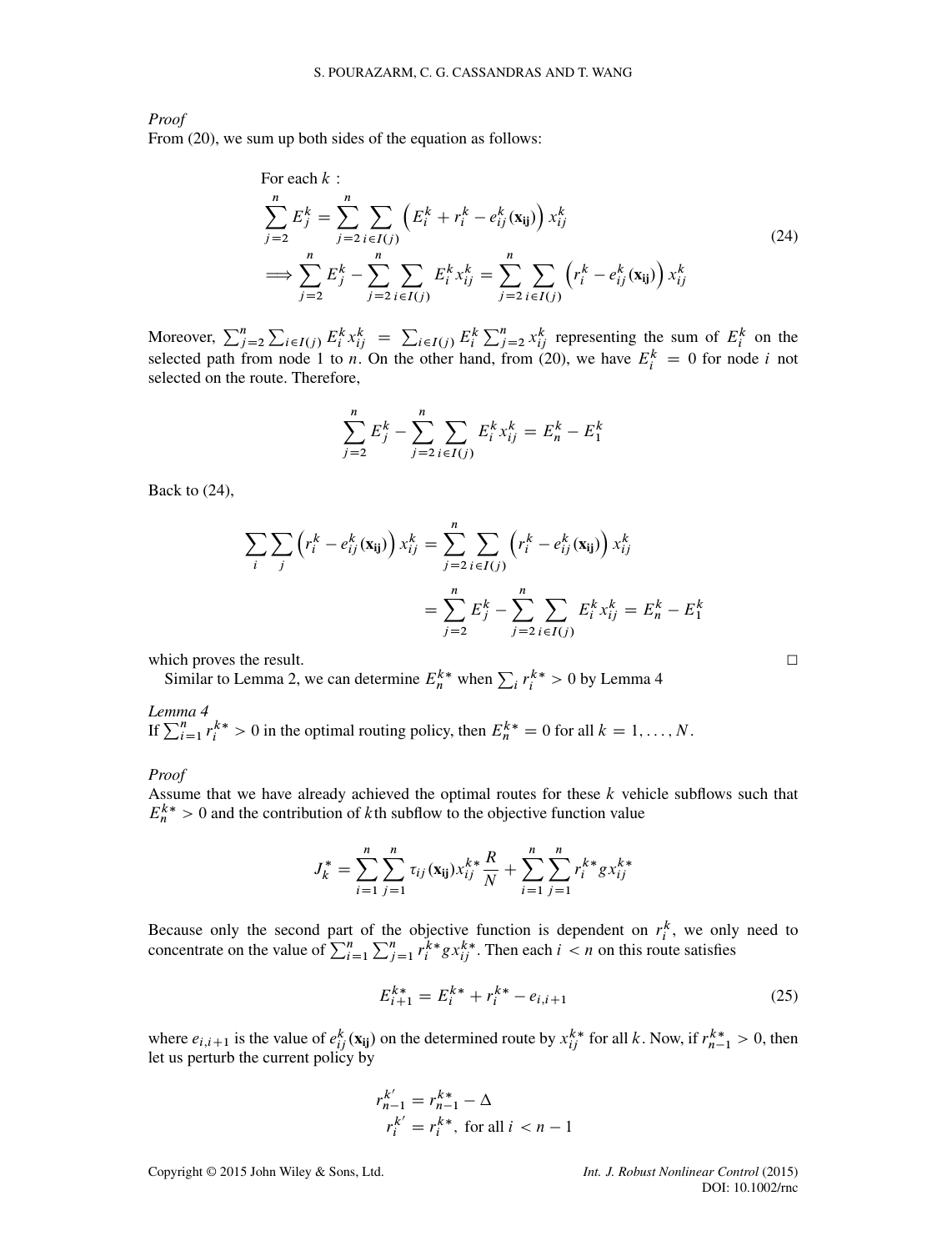where  $\Delta > 0$ . Then according to [\(25\)](#page-9-2), under the perturbed policy,

$$
E_n^{k'} = E_n^{k*} - \Delta
$$
  

$$
E_i^{k'} = E_i^{k*}, \text{ for all } i < n
$$

and correspondingly,  $J'_k = J^*_k - \Delta g$ . Because  $E_n^{k*} > 0$ , then as long as we make  $\Delta$  small enough such that  $E_n^{k'} > 0$ , the perturbed policy is still feasible. However,  $J'_k$  is smaller than  $J_k^*$ , which draws a contradiction to the assumption. Now, if  $r_{n-1}^{k*} = 0$ , then because of  $E_n^{k*} > 0$  and  $e_{i,i+1} > 0$ for all *i*, we can always find some  $j < n$  such that  $E_j^{k*} > 0$ ,  $r_{j-1}^{k*} > 0$ , and  $r_l^{k*} = 0$  for  $l > j$ . Thus, still owing to [\(25\)](#page-9-2), we have

$$
E_j^{k*} = E_n^{k*} + \sum_{l=j}^{n-1} e_{l,l+1} > 0
$$

At this time, because  $r_{j-1}^{k*} > 0$ , the argument is similar to the case  $r_{n-1}^{k*} > 0$ , in which the lemma

can be justified by the contradiction argument. Consequently, the lemma is proven.  $\Box$ <br>In view of Lemma [3,](#page-8-3) we can replace  $\sum_{i=1}^{n} \sum_{j=1}^{n} r_i^k g x_{ij}^k$  in [\(17\)](#page-8-4) by  $(E_n^k - E_1^k) g +$  $\frac{1}{g}$  +  $\sum_{i=1}^{n} \sum_{j=1}^{n} e_{ij}^{k}(\mathbf{x_{ij}}) g x_{ij}$  and eliminate, for all  $k = 1, ..., N$ , the presence of  $r_i^k$ ,  $i = 1, ..., n - 1$ , from the objective function similar to the single-vehicle case. Because  $E_1^k$  is given, this leaves only the task of determining the value of  $E_h^k$ . There are two possible cases: (i)  $\sum_i r_i^{k*} > 0$ , that is, the kth vehicle subflow has to get recharged at least once; and (ii)  $\sum_i r_i^{k*} = 0$ , that is,  $r_i^{k*} = 0$  for all i, and the kth vehicle subflow has adequate energy to reach the destination without recharging.

Similar to the derivation of [\(14\)](#page-5-1), case (ii) results in a new constraint  $\sum_i \sum_j e_{ij}^k(\mathbf{x_{ij}}) x_{ij}^k \le E_1^k$  for subflow k. However, because  $e_{ij}^k(\mathbf{x}_{ij})$  now depends on all  $x_{ij}^1, \ldots, x_{ij}^N$ , problem [\(17\)](#page-8-4)–[\(22\)](#page-8-1) with all  $r_i^k = 0$  are not as simple to solve as was the case with [\(11\)](#page-5-2)–[\(13\)](#page-5-3). Let us instead concentrate on the more interesting case (i) for which Lemma [4](#page-9-1) applies and we have  $E_n^{k*} = 0$ . Therefore, along with Lemma [3,](#page-8-3) we have for each  $k = 1, \ldots, N$ 

$$
\sum_{i=1}^{n} \sum_{j=1}^{n} r_i^k x_{ij}^k = \sum_{i=1}^{n} \sum_{j=1}^{n} e_{ij}^k(\mathbf{x}_{ij}) x_{ij}^k - E_1^k
$$

Then, proceeding as in Theorem [1,](#page-6-1) we can replace the original objective function [\(17\)](#page-8-4) and obtain the following new problem formulation to determine  $x_{ij}^{k*}$  for all  $i, j \in \mathcal{N}$  and  $k = 1, ..., N$ 

<span id="page-10-0"></span>
$$
\min_{\mathbf{x_{ij}}, i, j \in \mathcal{N}} \sum_{i=1}^{n} \sum_{j=1}^{n} \sum_{k=1}^{N} \left( \tau_{ij}(\mathbf{x_{ij}}) x_{ij}^{k} \frac{R}{N} + e_{ij}^{k}(\mathbf{x_{ij}}) g x_{ij}^{k} \right)
$$
  
s.t. for each  $k \in \{1, ..., N\}$ :  

$$
\sum_{j \in O(i)} x_{ij}^{k} - \sum_{j \in I(i)} x_{ji}^{k} = b_{i}, \text{ for each } i \in \mathcal{N}
$$
  

$$
b_{1} = 1, b_{n} = -1, b_{i} = 0, \text{ for } i \neq 1, n
$$
  

$$
x_{ij}^{k} \in \{0, 1\}
$$

Because the objective function is no longer necessarily linear in  $x_{ij}^k$ , [\(26\)](#page-10-0) cannot be further simplified into an LP problem as in Theorem [1.](#page-6-1) The computational effort required to solve this problem heavily depends on the dimensionality of the network and the number of subflows. Nonetheless, from the transformed formulation mentioned earlier, we are still able to separate the determination of routing variables  $x_{ij}^k$  from recharging amounts  $r_i^k$ . Similar to the single-vehicle case, once the routes are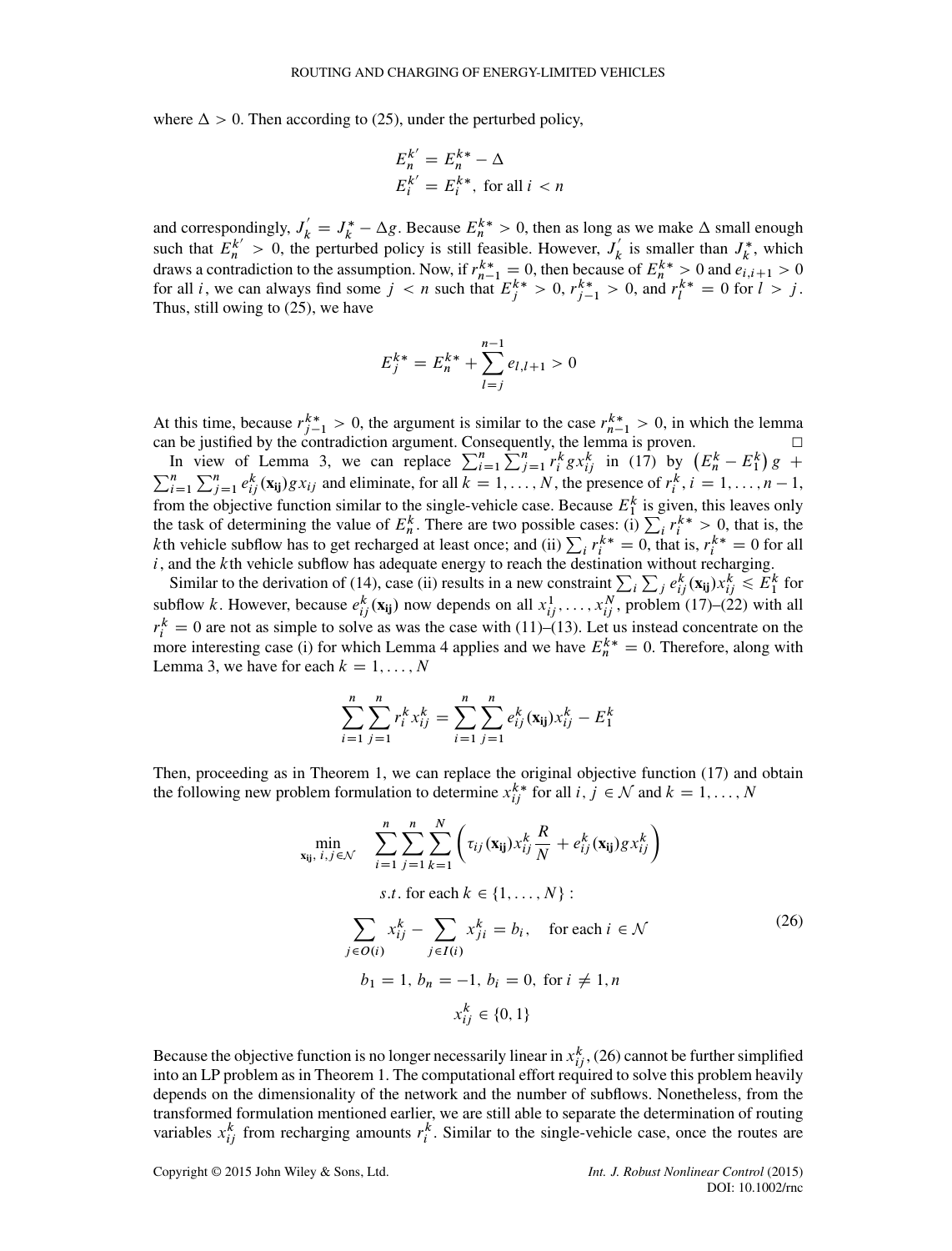determined, we can obtain any  $r_i^k$  satisfying the energy constraints [\(20\)](#page-8-2)–[\(21\)](#page-8-5) such that  $E_n^k = 0$ thus preserving the optimality of the objective value. To further determine  $r_i^{k*}$ , we can introduce a second level optimization problem similar to the single-vehicle case in [\(16\)](#page-7-1). Next, we will present an alternative formulation for the original problem  $(17)$ – $(22)$ , which lead to a computationally simpler solution approach.

#### *3.2. Flow control formulation*

We begin by relaxing the binary variables in [\(22\)](#page-8-1) and letting  $0 \leq x_{ij}^k \leq 1$ . Thus, we switch our attention from determining a single path for any subflow k to several possible paths by treating  $x_{ij}^k$ as the normalized vehicle flow on arc  $(i, j)$  for the kth subflow. This is in line with many network routing algorithms in which fractions  $x_{ij}$  of entities are routed from a node i to a neighboring node *j* using appropriate schemes ensuring that, in the long term, the fraction of entities routed on  $(i, j)$ is indeed  $x_{ij}$  [\[18\]](#page-25-15). Following this relaxation, the objective function in [\(17\)](#page-8-4) is changed to

$$
\min_{\mathbf{x_{ij}}, \mathbf{r_{i}}, \ i, j \in \mathcal{N}} \quad \sum_{i=1}^{n} \sum_{j=1}^{n} \sum_{k=1}^{N} \tau_{ij}(\mathbf{x_{ij}}) x_{ij}^{k} \frac{R}{N} + \sum_{i=1}^{n} \sum_{k=1}^{N} r_{i}^{k} g
$$

Moreover, the energy constraint [\(20\)](#page-8-2) needs to be adjusted accordingly. Let  $E_{ij}^k$  represent the fraction of residual energy of subflow k associated with the  $x_{ij}^k$  portion of the vehicle flow exiting node i. Therefore, the constraint [\(21\)](#page-8-5) becomes  $E_{ij}^k \geq 0$ . We can now capture the relationship between the energy associated with subflow  $k$  and the vehicle flow as follows:

<span id="page-11-0"></span>
$$
\left[\sum_{h\in I(i)} \left(E_{hi}^k - e_{hi}^k(\mathbf{x}_{ij})\right) + r_i^k\right] \frac{x_{ij}^k}{\sum_{h\in I(i)} x_{hi}^k} = E_{ij}^k \tag{27}
$$

<span id="page-11-1"></span>
$$
\frac{E_{ij}^k}{\sum_{j \in O(i)} E_{ij}^k} = \frac{x_{ij}^k}{\sum_{j \in O(i)} x_{ij}^k}
$$
(28)

In [\(27\)](#page-11-0), the energy values of different vehicle flows entering node  $i$  are aggregated, and the energy corresponding to each portion exiting a node,  $E_{ij}^k$ ,  $j \in O(i)$ , is proportional to the corresponding fraction of vehicle flows, as expressed in [\(28\)](#page-11-1). Clearly, this aggregation of energy leads to an approximation, because one specific vehicle flow may need to be recharged in order to reach the next node in its path, whereas another might have enough energy without being recharged. This approximation foregoes controlling recharging amounts at the individual vehicle level and leads to approximate solutions of the original problem  $(17)$ – $(22)$ . Several numerically based comparisons are provided in the next section showing little or no loss of optimality relative to the solution of [\(17\)](#page-8-4).

Adopting this formulation with  $x_{ij}^k \in [0, 1]$  instead of  $x_{ij}^k \in \{0, 1\}$ , we obtain the following simpler nonlinear programming problem (NLP):

<span id="page-11-2"></span>
$$
\min_{\mathbf{x_{ij}}, \mathbf{r_{i}}, \ i, j \in \mathcal{N}} \sum_{i=1}^{n} \sum_{j=1}^{n} \sum_{k=1}^{N} \tau_{ij}(\mathbf{x_{ij}}) x_{ij}^{k} \frac{R}{N} + \sum_{i=1}^{n} \sum_{k=1}^{N} r_{i}^{k} g
$$
\n(29)\n  
\n*s.t.* for each  $k \in \{1, ..., N\}$ :

<span id="page-11-3"></span>
$$
\sum_{j \in O(i)} x_{ij}^k - \sum_{j \in I(i)} x_{ji}^k = b_i, \quad \text{for each } i \in \mathcal{N}
$$
  
\n
$$
b_1 = 1, b_n = -1, b_i = 0, \text{ for } i \neq 1, n
$$
\n(30)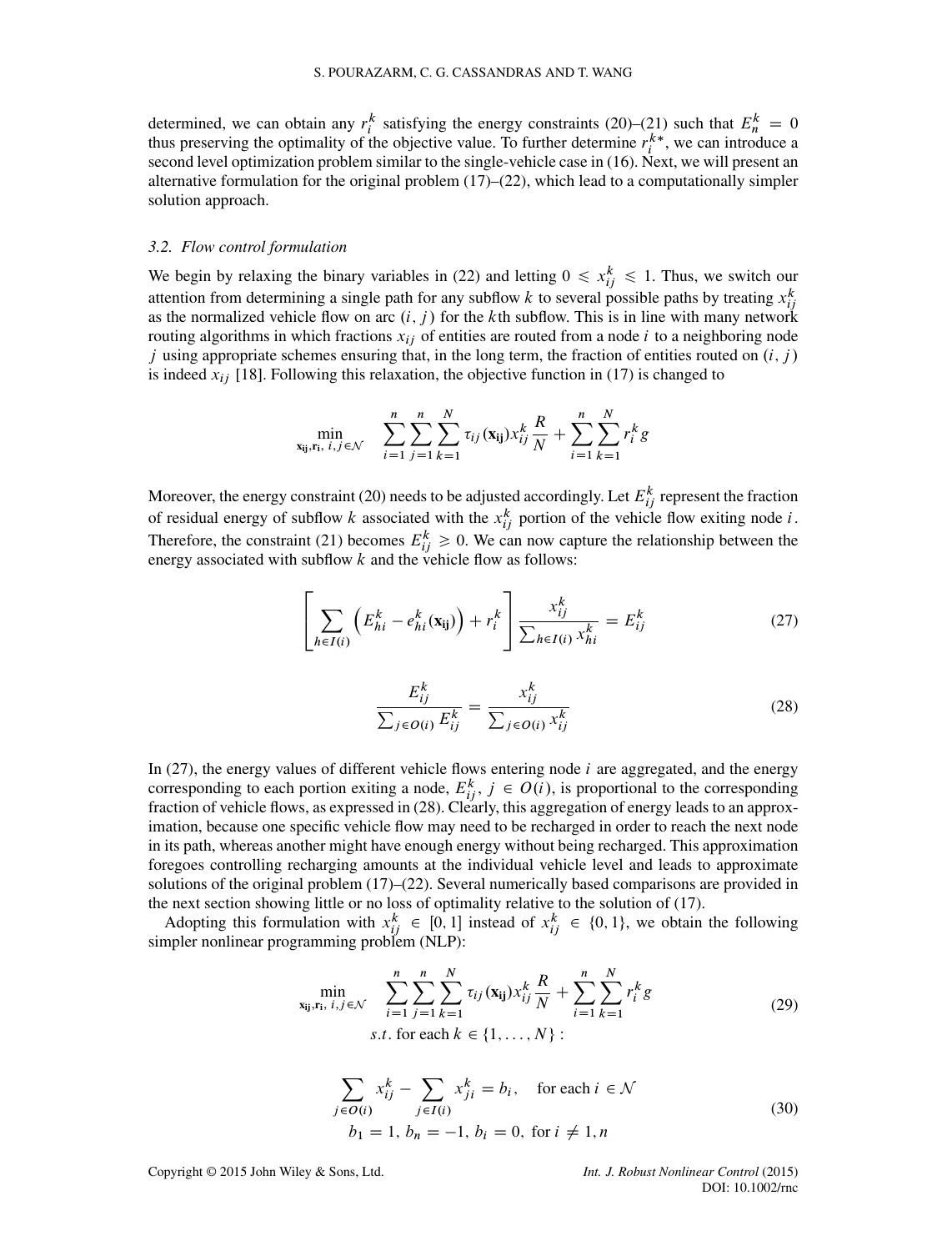<span id="page-12-0"></span>
$$
\left[\sum_{h\in I(i)} \left(E_{hi}^k - e_{hi}^k(\mathbf{x}_{ij})\right) + r_i^k\right] \frac{x_{ij}^k}{\sum_{h\in I(i)} x_{hi}^k} = E_{ij}^k \tag{31}
$$

<span id="page-12-1"></span>
$$
\frac{E_{ij}^k}{\sum_{j \in O(i)} E_{ij}^k} = \frac{x_{ij}^k}{\sum_{j \in O(i)} x_{ij}^k}
$$
(32)

<span id="page-12-3"></span>
$$
E_{ij}^k \ge 0,\tag{33}
$$

$$
0 \le x_{ij}^k \le 1, \quad r_i^k \ge 0 \tag{34}
$$

As in our previous analysis, we are able to eliminate **ri** from the objective function in [\(29\)](#page-11-2) as follows.

#### *Lemma 5*

For each subflow  $k = 1, \ldots, N$ ,

$$
\sum_{i=1}^{n} r_i^k = \sum_{i=1}^{n} \sum_{j=1}^{n} e_{ij}^k(\mathbf{x_{ij}}) + \sum_{i \in I(n)} E_{in}^k - \sum_{i \in O(1)} E_{1i}^k
$$

*Proof* Summing [\(31\)](#page-12-0) over all  $i = 1, \ldots, n$  gives

$$
\sum_{i=1}^{n} r_i^k = \sum_{i=1}^{n} \sum_{j=1}^{n} e_{ij}^k(\mathbf{x}_{ij}) + \sum_{i=1}^{n} \sum_{j \in O(i)} E_{ij}^k - \sum_{i=1}^{n} \sum_{h \in I(i)} E_{hi}^k
$$

and using [\(30\)](#page-11-3), [\(32\)](#page-12-1), we obtain

$$
\sum_{i=1}^{n} r_i^k = \sum_{i=1}^{n} \sum_{j=1}^{n} e_{ij}^k(\mathbf{x}_{ij}) + \sum_{i \in I(n)} E_{in}^k - \sum_{i \in O(1)} E_{1i}^k
$$

which proves the lemma.<br>
Similar to Lemma [3,](#page-8-3) we can easily see that if  $\sum_i r_i^{k*} > 0$  under an optimal routing policy,<br>
then  $\sum_{i \in I(n)} E_{in}^{k*} = 0$ . In addition,  $\sum_{i \in O(1)} E_{1i}^k = E_1^k$ , which is given. We can now trans the objective function [\(29\)](#page-11-2) into [\(35\)](#page-12-2) and determine the optimal routes  $x_{ij}^{k*}$  by solving the following NLP:

<span id="page-12-2"></span>
$$
\min_{\substack{\mathbf{x}_{ij} \\ \mathbf{x}_{ij}}} \sum_{k=1}^{N} \left( \sum_{i=1}^{n} \sum_{j=1}^{n} \left[ \tau_{ij}(\mathbf{x}_{ij}) x_{ij}^{k} \frac{R}{N} + e_{ij}^{k}(\mathbf{x}_{ij}) g \right] - E_{1}^{k} \right)
$$
\n*s.t.* for each  $k \in \{1, ..., N\}$ :  
\n
$$
\sum_{j \in O(i)} x_{ij}^{k} - \sum_{j \in I(i)} x_{ji}^{k} = b_{i}, \text{ for each } i \in \mathcal{N}
$$
\n
$$
b_{1} = 1, b_{n} = -1, b_{i} = 0, \text{ for } i \neq 1, n
$$
\n
$$
0 \leq x_{ij}^{k} \leq 1
$$
\n(35)

Note that in the aforementioned formulation, the nonlinearity appears in the objective function due to the traffic congestion effect on traveling time and energy consumption. Thus, if  $\tau_{ij}(\mathbf{x_{ij}}) x_{ij}^k$ R  $\frac{N}{N}$  and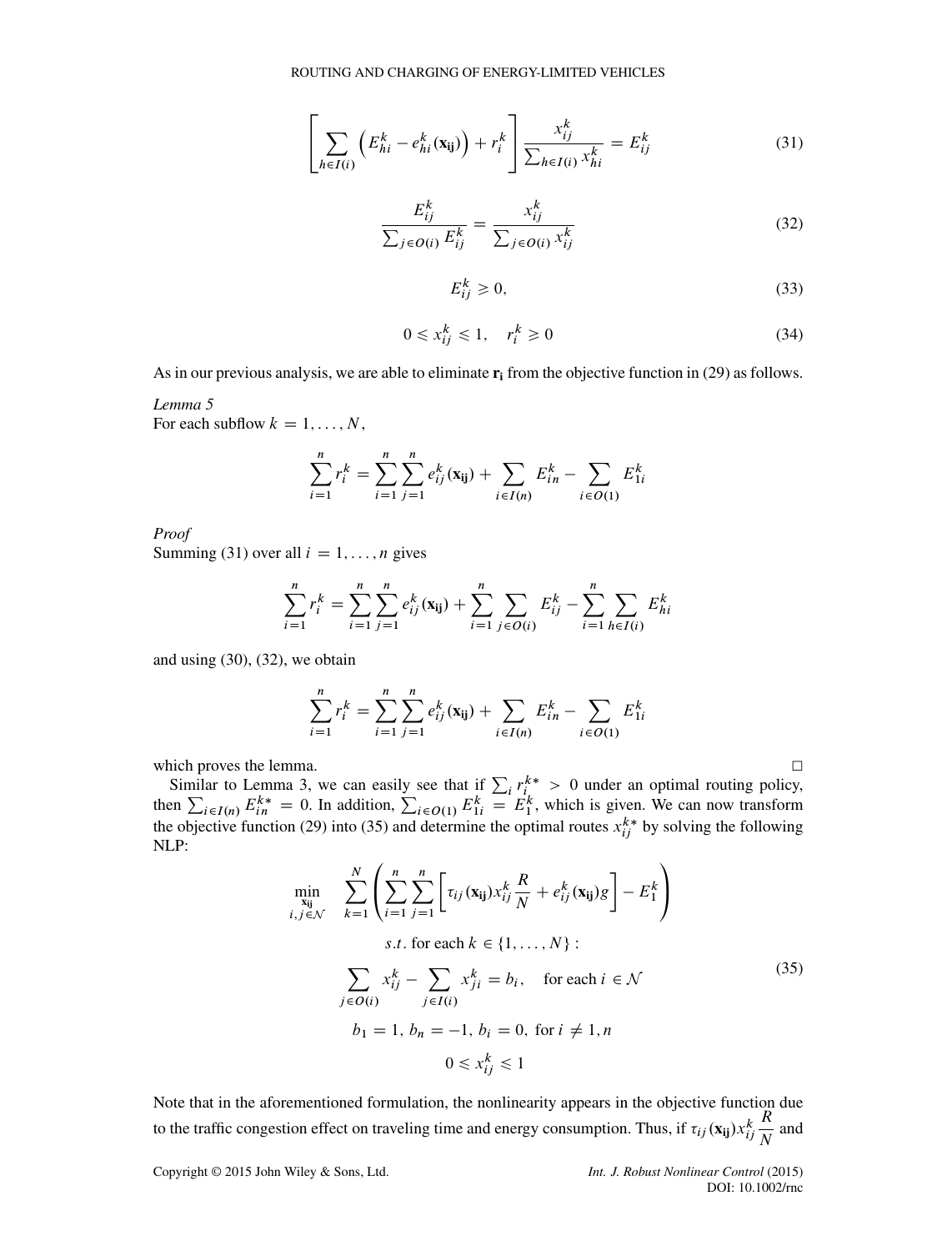$e_{ij}^k(\mathbf{x_{ij}})$  are convex functions, the NLP is a convex optimization problem, and the global optimum can be found generally fast. Once we find the optimal routes, the values of  $r_i^k$ ,  $i = 1, ..., n$ ,  $k =$  $1, \ldots, N$ , can be determined so as to satisfy the energy constraints [\(31\)](#page-12-0)–[\(33\)](#page-12-3), and they are obviously not unique. We may then proceed with a second level optimization problem to determine optimal values similar to Section [2.2.](#page-6-2)

#### <span id="page-13-0"></span>*3.3. Objective function selection*

The selection of  $\tau_{ij}$  ( $\bf{x}_{ij}$ ) in either [\(26\)](#page-10-0) or [\(35\)](#page-12-2) is based on models originating in the traffic engineering literature. For the rest of this paper, we use a commonly used relationship between speed and density of a vehicle flow as in [\[19–](#page-25-16)[21\]](#page-25-17)

<span id="page-13-1"></span>
$$
v(k(t)) = v_f \left( 1 - \left( \frac{k(t)}{k_{jam}} \right)^p \right)^q
$$
 (36)

where  $v_f$  is the reference speed on the road without traffic,  $k(t)$  represents the density of vehicles on the road at time t, and  $k<sub>jam</sub>$  is the saturated density for a traffic jam. Note that we can replace  $k(t)/k_{jam}$  in [\(36\)](#page-13-1) with  $f(t)/f_{jam}$ , where  $f(t)$  is the vehicle flow on the road at time t and  $f_{jam}$ represents the maximum capacity of the road. The parameters  $p$  and  $q$  are empirically identified for actual traffic flows. Given a network topology (i.e., a road map), the distances  $d_{ij}$  between nodes and the capacity of links,  $f_{jam}^{ij}$ , are known. Let us assume that EVs enter the network at a rate of R veh./min. We then evenly divide the EV inflow into  $N$  subflows, and the total flow entering link  $(i, j)$  becomes  $f_{ij} = \sum_k x_{ij}^k$  $\frac{R}{N}$ . Then, the time a vehicle spends on link  $(i, j)$  becomes

<span id="page-13-3"></span>
$$
\tau_{ij}(\mathbf{x}_{ij}) = \frac{d_{ij}}{v_f \left(1 - \left(\frac{f_{ij}}{f_{jam}^{ij}}\right)^p\right)^q}
$$
(37)

Note that in order to prevent the inflow entering each link from exceeding its capacity, we add the following inequality constraint to the problem formulations [\(26\)](#page-10-0) and [\(35\)](#page-12-2)

$$
\sum_{k} x_{ij}^{k} \frac{R}{N} \le f_{jam}^{ij} \tag{38}
$$

As for  $e_{ij}^k(\mathbf{x_{ij}})$ , we assume that the energy consumption rates of subflows on link  $(i, j)$  are all identical, proportional to the distance between nodes *i* and *j*, giving  $e_{ij}^k(\mathbf{x_{ij}}) = ed_{ij}R/N$ .

Therefore, we aim to solve the multi-vehicle routing problem using [\(26\)](#page-10-0) which in this case becomes

<span id="page-13-2"></span>
$$
\min_{\substack{x_{ij}^k \ j, j \in \mathcal{N}}} \sum_{i=1}^n \sum_{j=1}^n \sum_{k=1}^N \left( \frac{d_{ij} x_{ij}^k \frac{R}{N}}{v_f \left( 1 - \left( \frac{R/N \sum_k x_{ij}^k}{f_{jam}^{ij}} \right)^p \right)^q} + egd_{ij} \frac{R}{N} x_{ij}^k \right)
$$
\n*s.t.* for each  $k \in \{1, ..., N\}$ :  
\n
$$
\sum_{j \in O(i)} x_{ij}^k - \sum_{j \in I(i)} x_{ji}^k = b_i, \text{ for each } i \in \mathcal{N}
$$
\n
$$
b_1 = 1, b_n = -1, b_i = 0, \text{ for } i \neq 1, n
$$
\n
$$
\sum_{k} x_{ij}^k \frac{R}{N} \le f_{jam}^{ij}, \forall (i, j) \in \mathcal{A}
$$
\n
$$
x_{ij}^k \in \{0, 1\}
$$
\n(39)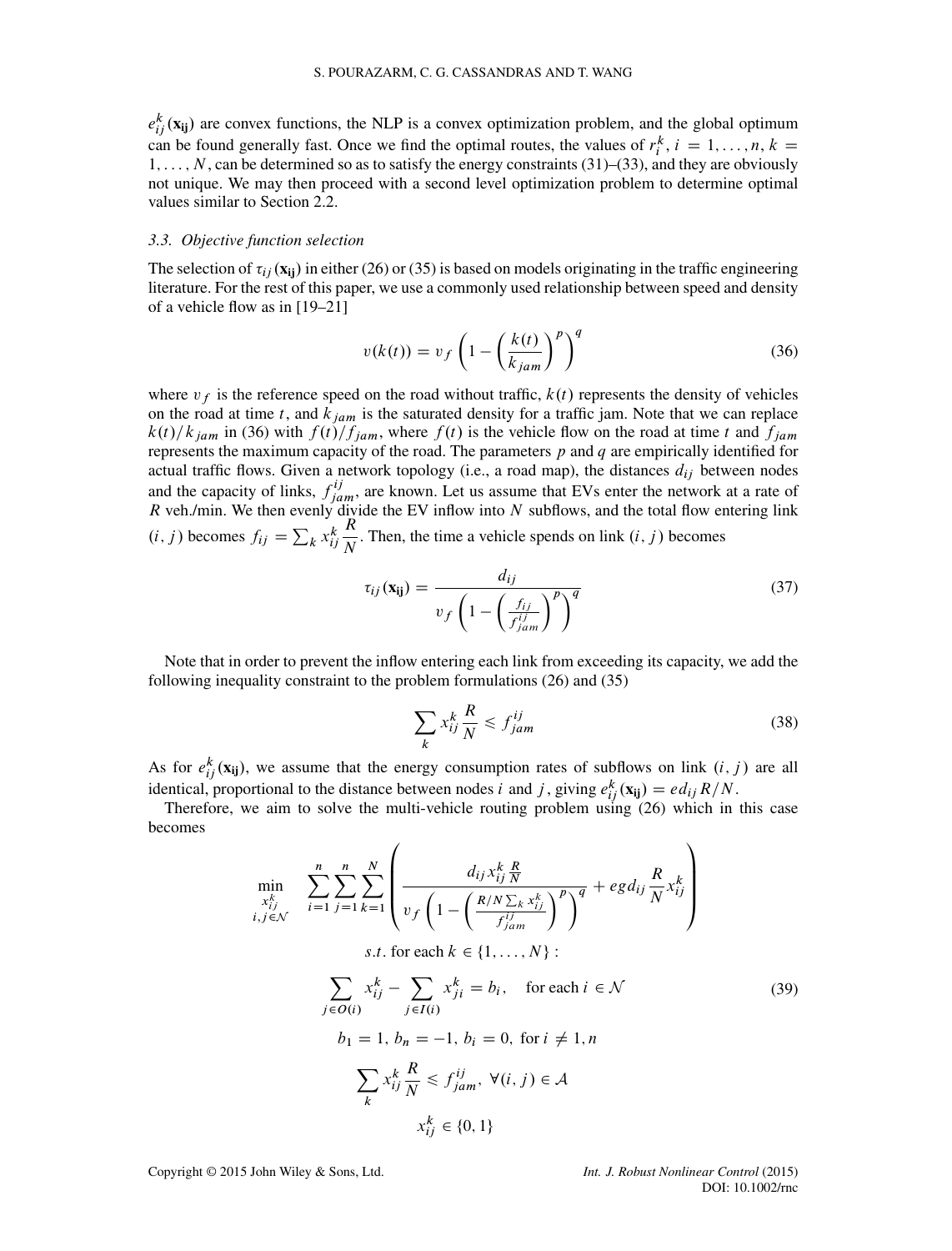#### <span id="page-14-2"></span>*3.4. Numerical examples*

For simplicity, we let  $v_f = 1$  mile/min,  $R = 1$  veh./min,  $p = 2$ ,  $q = 2$ ,  $eg = 1$ , and  $f_{jam}^{ij} =$ 1 veh./min  $\forall (i, j) \in \mathcal{A}$ . The network topology used is that of Figure [1,](#page-2-1) where the distance of each link is shown in Table [I.](#page-14-0) To solve the nonlinear binary programming problem [\(39\)](#page-13-2), we use the optimization solver *Opti* (MATLAB toolbox for optimization). The results are shown in Table [II](#page-14-1) for different values of  $N = 1, \ldots, 30$ . It can be observed that vehicles are mainly distributed through three routes, and the traffic congestion effect makes the flow distribution differ from following the shortest path. The number of decision variables (hence, the solution search space) rapidly increases with the number of subflows. However, looking at Figure [2,](#page-15-0) which gives the performance in terms of our objective function in [\(39\)](#page-13-2) as a function of the number of subflows, one can observe that the optimal objective value quickly converges with no significant fluctuations beyond  $N = 10$ . Thus, even though the best solution is found when  $N = 25$ , a near-optimal solution can be determined under a small number of subflows. This suggests that one can rapidly approximate the asymptotic solution of the multi-vehicle problem (dealing with individual vehicles routed so as to optimize a system-wide objective) based on a relatively small value of N.

<span id="page-14-0"></span>Table I.  $d_{ij}$  values for network of Figure [1](#page-2-1) (miles).

|  |  |                             |  | $d_{12}$ $d_{14}$ $d_{15}$ $d_{23}$ $d_{24}$ $d_{46}$ $d_{56}$ $d_{37}$ $d_{47}$ $d_{67}$ |
|--|--|-----------------------------|--|-------------------------------------------------------------------------------------------|
|  |  | 5 6.2 7 3.5 5 3.6 4.3 6 6 4 |  |                                                                                           |

| N                | 1                                                                                                                                                                                                                              | 2                                                                                                                                                                                                                                |
|------------------|--------------------------------------------------------------------------------------------------------------------------------------------------------------------------------------------------------------------------------|----------------------------------------------------------------------------------------------------------------------------------------------------------------------------------------------------------------------------------|
| Obj              | 1.22e9                                                                                                                                                                                                                         | 37.077                                                                                                                                                                                                                           |
| Routes           | $1 \rightarrow 4 \rightarrow 7$                                                                                                                                                                                                | $1 \rightarrow 4 \rightarrow 7$<br>$1 \rightarrow 2 \rightarrow 3 \rightarrow 7$                                                                                                                                                 |
| N                | 3                                                                                                                                                                                                                              | 4                                                                                                                                                                                                                                |
| Obj              | 31.7148<br>$(1 \rightarrow 4 \rightarrow 7)$                                                                                                                                                                                   | 32.8662<br>$(1 \rightarrow 4 \rightarrow 7) \times 2$                                                                                                                                                                            |
| Routes           | $1 \rightarrow 2 \rightarrow 3 \rightarrow 7$<br>$1 \rightarrow 5 \rightarrow 6 \rightarrow 7$                                                                                                                                 | $1 \rightarrow 2 \rightarrow 3 \rightarrow 7$<br>$1 \rightarrow 5 \rightarrow 6 \rightarrow 7$                                                                                                                                   |
| N                | 5                                                                                                                                                                                                                              | 6                                                                                                                                                                                                                                |
| Obj              | 32.1921                                                                                                                                                                                                                        | 31.7148                                                                                                                                                                                                                          |
| Routes           | $(1 \rightarrow 4 \rightarrow 7) \times 2$<br>$(1 \rightarrow 2 \rightarrow 3 \rightarrow 7) \times 2$<br>$1 \rightarrow 5 \rightarrow 6 \rightarrow 7$                                                                        | $(1 \rightarrow 4 \rightarrow 7) \times 2$<br>$(1 \rightarrow 2 \rightarrow 3 \rightarrow 7) \times 2$<br>$(1 \rightarrow 5 \rightarrow 6 \rightarrow 7) \times 2$                                                               |
| Ν                | 10                                                                                                                                                                                                                             | 15                                                                                                                                                                                                                               |
| Obj              | 31.5279                                                                                                                                                                                                                        | 31.4851                                                                                                                                                                                                                          |
| Routes           | $(1 \rightarrow 4 \rightarrow 7) \times 4$<br>$(1 \rightarrow 2 \rightarrow 3 \rightarrow 7) \times 3$<br>$(1 \rightarrow 5 \rightarrow 6 \rightarrow 7) \times 3$                                                             | $(1 \rightarrow 4 \rightarrow 7) \times 5$<br>$(1 \rightarrow 2 \rightarrow 3 \rightarrow 7) \times 5$<br>$(1 \rightarrow 5 \rightarrow 6 \rightarrow 7) \times 4$<br>$(1 \rightarrow 4 \rightarrow 6 \rightarrow 7) \times 1$   |
| $\boldsymbol{N}$ | 25                                                                                                                                                                                                                             | 30                                                                                                                                                                                                                               |
| Obj              | 31.4513                                                                                                                                                                                                                        | 31.4768                                                                                                                                                                                                                          |
| Routes           | $(1 \rightarrow 4 \rightarrow 7) \times 9$<br>$(1 \rightarrow 2 \rightarrow 3 \rightarrow 7) \times 8$<br>$(1 \rightarrow 5 \rightarrow 6 \rightarrow 7) \times 7$<br>$(1 \rightarrow 4 \rightarrow 6 \rightarrow 7) \times 1$ | $(1 \rightarrow 4 \rightarrow 7) \times 11$<br>$(1 \rightarrow 2 \rightarrow 3 \rightarrow 7) \times 10$<br>$(1 \rightarrow 5 \rightarrow 6 \rightarrow 7) \times 8$<br>$(1 \rightarrow 4 \rightarrow 6 \rightarrow 7) \times 1$ |

<span id="page-14-1"></span>Table II. Numerical results for sample problem.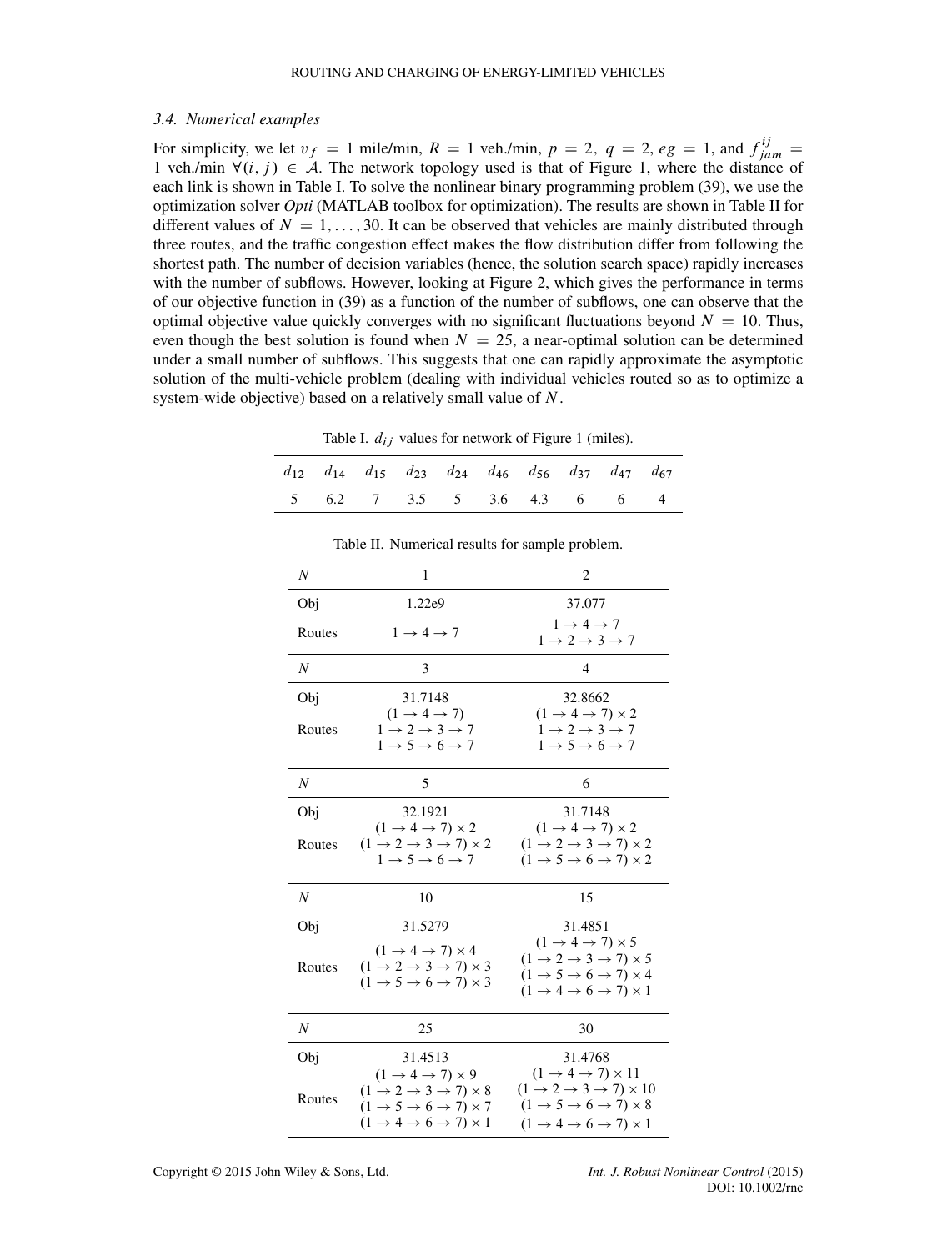

<span id="page-15-0"></span>Figure 2. Performance as a function of  $N$  (no. of subflows).

Next, we obtain a solution to the same problem [\(39\)](#page-13-2) using the alternative NLP formulation [\(35\)](#page-12-2), where  $0 \le x_{ij}^k \le 1$ . Because in this example all subflows are identical, solving the NLP relaxed problem results in the same routing probabilities for all subflows, that is,  $x_{ij}^1 = \ldots = x_{ij}^N$ . Therefore, we can further combine all  $x_{ij}^k$  over each link  $(i, j)$  and formulate the following N-subflow relaxed problem, referred to as N-NLP, giving the total normalized flow on each link,  $x_{ij}$  ,  $\forall (i, j) \in$  $A$ , which is independent of N

<span id="page-15-1"></span>
$$
\min_{x_{ij}, i, j \in \mathcal{N}} \quad \sum_{i=1}^{n} \sum_{j=1}^{n} \left( \frac{d_{ij} x_{ij} R}{v_f (1 - (Rx_{ij}/f_{jam}^{ij})^p)^q} + eg d_{ij} R x_{ij} \right)
$$
\n
$$
s.t. \quad \sum_{j \in O(i)} x_{ij} - \sum_{j \in I(i)} x_{ji} = b_i, \quad \text{for each } i \in \mathcal{N}
$$
\n
$$
b_1 = 1, b_n = -1, b_i = 0, \text{ for } i \neq 1, n
$$
\n
$$
x_{ij} R \le f_{jam}^{ij}
$$
\n
$$
0 \le x_{ij} \le 1
$$
\n(40)

This is a relatively easy to solve NLP problem. It can be readily shown that the objective function is convex. In particular,  $\frac{d_{ij}x_{ij}R}{\sqrt{1-\frac{1}{x_{ij}}}}$  $\frac{a_{ij}x_{ij}R}{v_f(1-(x_{ij})^p)^q}$  is convex over  $0 \le x_{ij} \le 1$ , and  $egd_{ij}Rx_{ij}$  is a linear function; therefore, their positive weighted sum is a convex function, and [\(40\)](#page-15-1) is a convex optimization problem whose solution is a global optimum. Using the same parameter settings as before, we obtain the objective value of 31.45 min, and the optimal routes are as follows:

> 35.88% of vehicle flow:  $(1 \rightarrow 4 \rightarrow 7)$ 31.74% of vehicle flow:  $(1 \rightarrow 2 \rightarrow 3 \rightarrow 7)$ 27.98% of vehicle flow:  $(1 \rightarrow 5 \rightarrow 6 \rightarrow 7)$ 4.44% of vehicle flow:  $(1 \rightarrow 4 \rightarrow 6 \rightarrow 7)$

Compared with the best solution ( $N = 25$ ) in Table [II](#page-14-1) and Figure [2,](#page-15-0) the difference in objective values between the integer and flow-based solutions is less than 0.1%. This supports the effectiveness of a solution based on a limited number of subflows in the MINLP problem.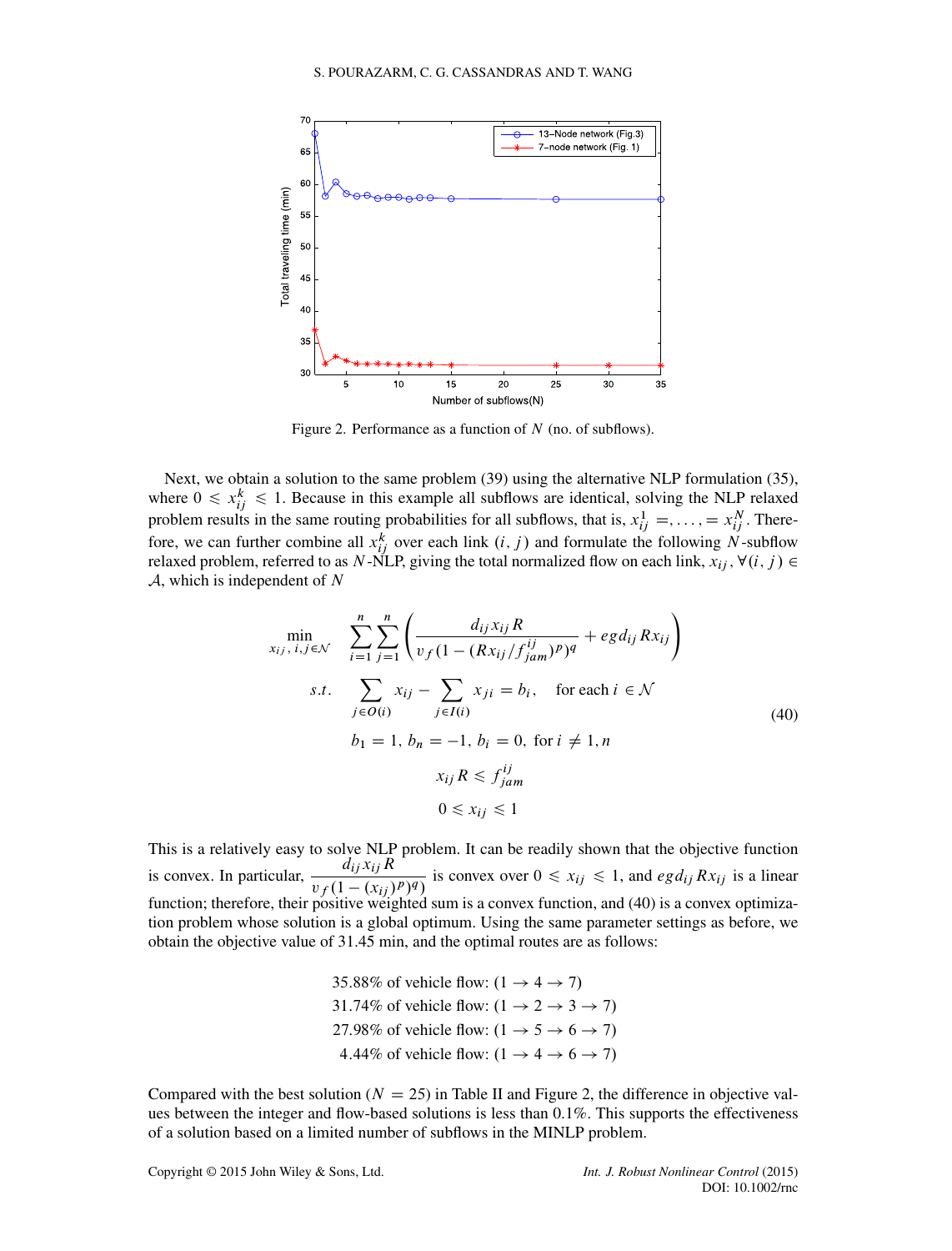#### ROUTING AND CHARGING OF ENERGY-LIMITED VEHICLES

*3.4.1. Performance improvement over uncontrolled traffic systems.* Next, we address the extent to which this optimization approach offers improvements over an uncontrolled traffic network. We simulate the vehicle routing problem on the discrete event simulator SimEvents, where the vehicle arrivals to the source are randomly generated with a random initial energy. As a simple example, we model the routing for each vehicle at each node to be round-robin, while the recharging amount of the vehicle is just adequate to reach the next node. The total traveling time under this uncontrolled routing for the network shown in Figure [1](#page-2-1) is 38.52 min compared with our optimal policy with the objective value of 31.45 min, showing an improvement of 18.36%.

*3.4.2. Larger networks.* We have also considered a more topologically complex network with 13 nodes and 20 links as shown in Figure [3.](#page-16-0) The number on each link indicates the distance between adjacent nodes. We assume all other numerical values to be similar to the previous example. Figure [2](#page-15-0) shows the performance in terms of the objective function in [\(39\)](#page-13-2) versus the number of subflows for this network. We can see that the optimal objective value converges around  $N = 10$ .

Now, let us solve the  $N$ -subflow relaxed problem [\(40\)](#page-15-1) for this network with the same parameter settings as those in Section [3.4](#page-14-2) to check for its accuracy. We obtain the optimal objective function value as 57.63 min, which is almost equal to the optimal traveling time of 57.65 min obtained for  $N = 35$  in the MINLP formulation. The optimal routing probabilities are as follows:

> 34.77% of vehicle flow:  $(1 \rightarrow 2 \rightarrow 3 \rightarrow 4 \rightarrow 5 \rightarrow 13)$ 27.52% of vehicle flow:  $(1 \rightarrow 9 \rightarrow 10 \rightarrow 11 \rightarrow 12 \rightarrow 13)$ 24.89% of vehicle flow:  $(1 \rightarrow 6 \rightarrow 10 \rightarrow 7 \rightarrow 8 \rightarrow 13)$ 10.81% of vehicle flow:  $(1 \rightarrow 6 \rightarrow 3 \rightarrow 8 \rightarrow 13)$ 1.71% of vehicle flow:  $(1 \rightarrow 9 \rightarrow 10 \rightarrow 7 \rightarrow 8 \rightarrow 13)$ 0.31% of vehicle flow:  $(1 \rightarrow 6 \rightarrow 3 \rightarrow 4 \rightarrow 5 \rightarrow 13)$

*3.4.3. CPU time comparison.* Based on our simulation results, we conclude that the flow control formulation is a good approximation of the original MINLP problem. Table [III](#page-16-1) compares the



Figure 3. A 13-node network example for routing with recharging nodes.

<span id="page-16-1"></span><span id="page-16-0"></span>Table III. CPU time for sample problems.

| Figure 1 net.           | <b>MINLP</b>                          | <b>MINLP</b>                    | NLP approx.   |
|-------------------------|---------------------------------------|---------------------------------|---------------|
| N<br>Obj<br>CPU time(s) | $\mathcal{D}_{\cdot}$<br>37.08<br>312 | 10 (near opt)<br>31.53<br>9705  | 31.45<br>0.07 |
| Figure 3 net.           | <b>MINLP</b>                          | <b>MINLP</b>                    | NLP approx.   |
| N<br>Obj<br>CPU time(s) | 2<br>68.05<br>820                     | 15 (near opt)<br>57.76<br>10037 | 57.63<br>0.2  |

MINLP, Mixed-Integer Nonlinear Programming; NLP, nonlinear programming problem.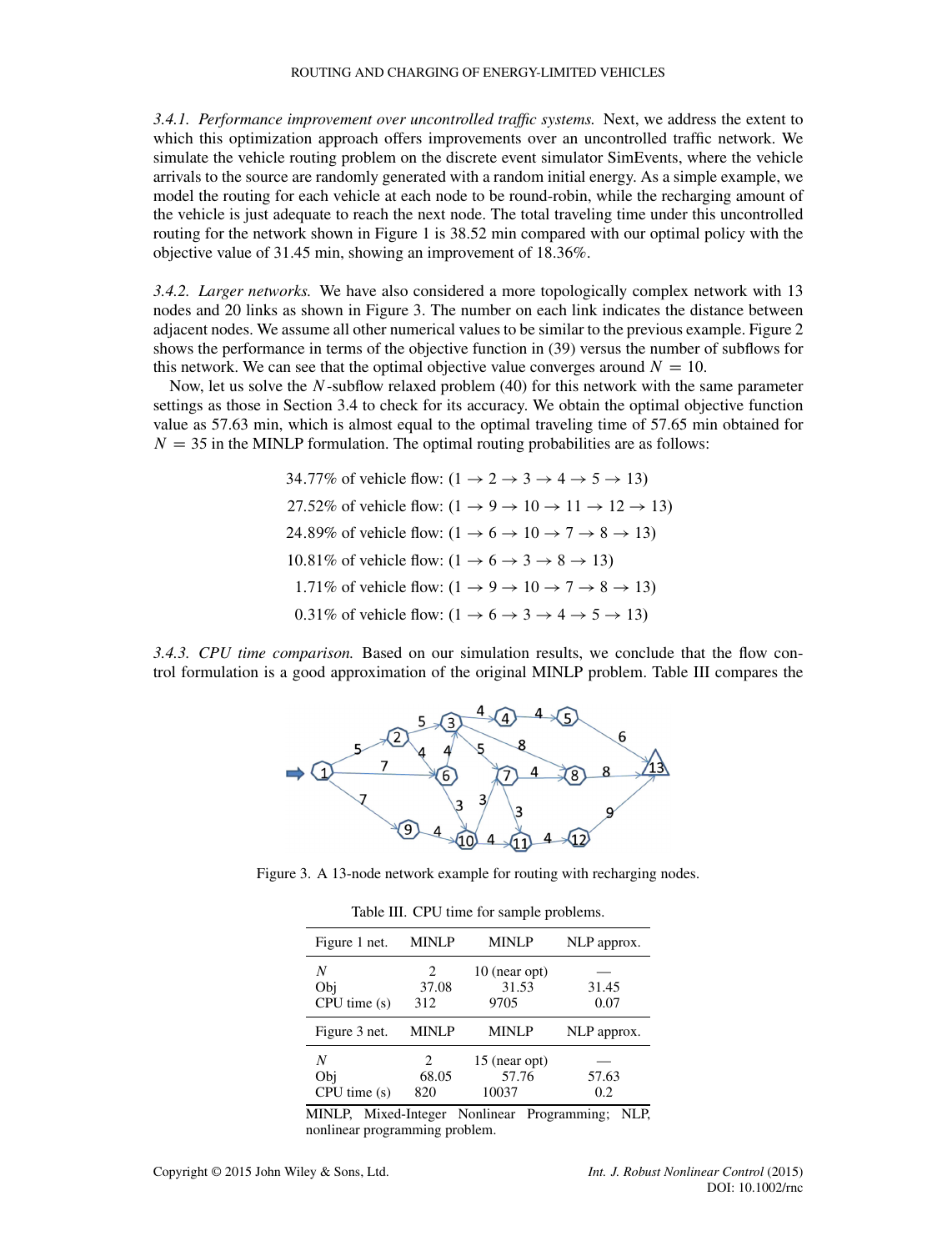computational effort in terms of CPU time for both formulations to find optimal routes for the two sample networks we have considered. Our results show that the flow control formulation results in a reduction of about five orders of magnitude in CPU time with virtually identical objective function values (the difference between objective values of NLP and MINLP with near-optimal N is less than  $1\%$ ).

*3.4.4. Effect of recharging speed on optimal routes.* Once we determine the optimal routes, we can also ascertain the total time spent traveling and recharging, respectively, that is, the first and second terms in [\(40\)](#page-15-1). Obviously, the value of  $eg$ , which captures the recharging speed, determines the proportion of traveling and recharging amount as well as the route selection. As shown in Table [IV,](#page-17-0) the larger the product  $eg$  is, the slower the recharging speed, therefore, the more weighted the recharging time in the objective function becomes. In this case, flows tend to select the shortest paths in terms of energy consumption. Conversely, if the recharging speed is fast, the routes are selected to prioritize the traveling time on paths.

*3.4.5. Price of anarchy.* In order to compare system performance under a user-optimal (singlevehicle routing problem) policy and a system-optimal (multiple-vehicle routing problem) policy, we investigate the price of anarchy for this problem. To make this comparison, we consider two different scenarios.

1. A single driver acts selfishly. We control all vehicles to follow system-optimal paths and assume that a single driver acts selfishly. We then investigate this driver's total traveling time and the possible gain resulting from this deviation.

Let us consider the numerical example in Section [3.4](#page-14-2) for the network shown in Figure [1.](#page-2-1) The system-optimal flows are obtained by solving the NLP problem [\(40\)](#page-15-1). Under these flows, let us calculate the traveling time,  $\tau_{ij}^c$ , of all links  $(i, j) \in A$  with positive flows using [\(37\)](#page-13-3) as shown in Table [V.](#page-17-1) Assuming that the energy consumption on each link is equal to the distance of that link, the total traveling time experienced by an individual EV,  $T_{EV}$ , depends on the system-optimal path assigned to its subflow, P

$$
T_{EV} = \sum_{(i,j)\in P} (\tau_{ij}^c + e_{ij}g)
$$

Total traveling time for a single EV in flow  $(1 \rightarrow 4 \rightarrow 7)$ : 28.94 min Total traveling time for a single EV in flow  $(1 \rightarrow 2 \rightarrow 3 \rightarrow 7)$ : 32.43 min Total traveling time for a single EV in flow  $(1 \rightarrow 5 \rightarrow 6 \rightarrow 7)$ : 33.59 min Total traveling time for a single EV in flow  $(1 \rightarrow 4 \rightarrow 6 \rightarrow 7)$ : 31.24 min

| eg                                              | 0.1                                                                                                                                                                                                                                                                                                   |                                                                                                                                                                                                                                         | 10                                                                                                                                                                        |
|-------------------------------------------------|-------------------------------------------------------------------------------------------------------------------------------------------------------------------------------------------------------------------------------------------------------------------------------------------------------|-----------------------------------------------------------------------------------------------------------------------------------------------------------------------------------------------------------------------------------------|---------------------------------------------------------------------------------------------------------------------------------------------------------------------------|
| Total time<br>Time on paths<br>Time at stations | 18.94<br>17.55<br>1.39                                                                                                                                                                                                                                                                                | 31.45<br>17.58<br>13.87                                                                                                                                                                                                                 | 154.48<br>19.45<br>135.03                                                                                                                                                 |
| Optimal routes                                  | $31.53\%$ : $(1 \rightarrow 2 \rightarrow 3 \rightarrow 7)$<br>$32.97\%$ : $(1 \rightarrow 4 \rightarrow 7)$<br>$28.58\%$ : $(1 \rightarrow 5 \rightarrow 6 \rightarrow 7)$<br>$5.78\%$ : $(1 \rightarrow 4 \rightarrow 6 \rightarrow 7)$<br>1.14\% : $(1 \rightarrow 2 \rightarrow 4 \rightarrow 7)$ | $31.74\%$ : $(1 \rightarrow 2 \rightarrow 3 \rightarrow 7)$<br>$35.88\% : (1 \rightarrow 4 \rightarrow 7)$<br>$27.98\%$ : $(1 \rightarrow 5 \rightarrow 6 \rightarrow 7)$<br>$4.40\%$ : $(1 \rightarrow 4 \rightarrow 6 \rightarrow 7)$ | $32.35\% : (1 \rightarrow 2 \rightarrow 3 \rightarrow 7)$<br>$49.63\%$ : $(1 \rightarrow 4 \rightarrow 7)$<br>$18.02\%$ : $(1 \rightarrow 5 \rightarrow 6 \rightarrow 7)$ |

<span id="page-17-0"></span>Table IV. Numerical results for different values of eg for network of Figure [1.](#page-2-1)

<span id="page-17-1"></span>Table V. Traveling time on each link for the network shown in Figure [1](#page-2-1) under system-optimal flows.

| $\tau^c_{12}$ $\tau^c_{14}$ $\tau^c_{15}$ $\tau^c_{23}$ $\tau^c_{24}$ $\tau^c_{46}$ $\tau^c_{56}$ $\tau^c_{37}$ $\tau^c_{47}$ $\tau^c_{67}$ |  |  |  |  |  |
|---------------------------------------------------------------------------------------------------------------------------------------------|--|--|--|--|--|
| 6.18 8.83 8.24 4.33 5 3.61 5.06 7.42 7.90 4.99                                                                                              |  |  |  |  |  |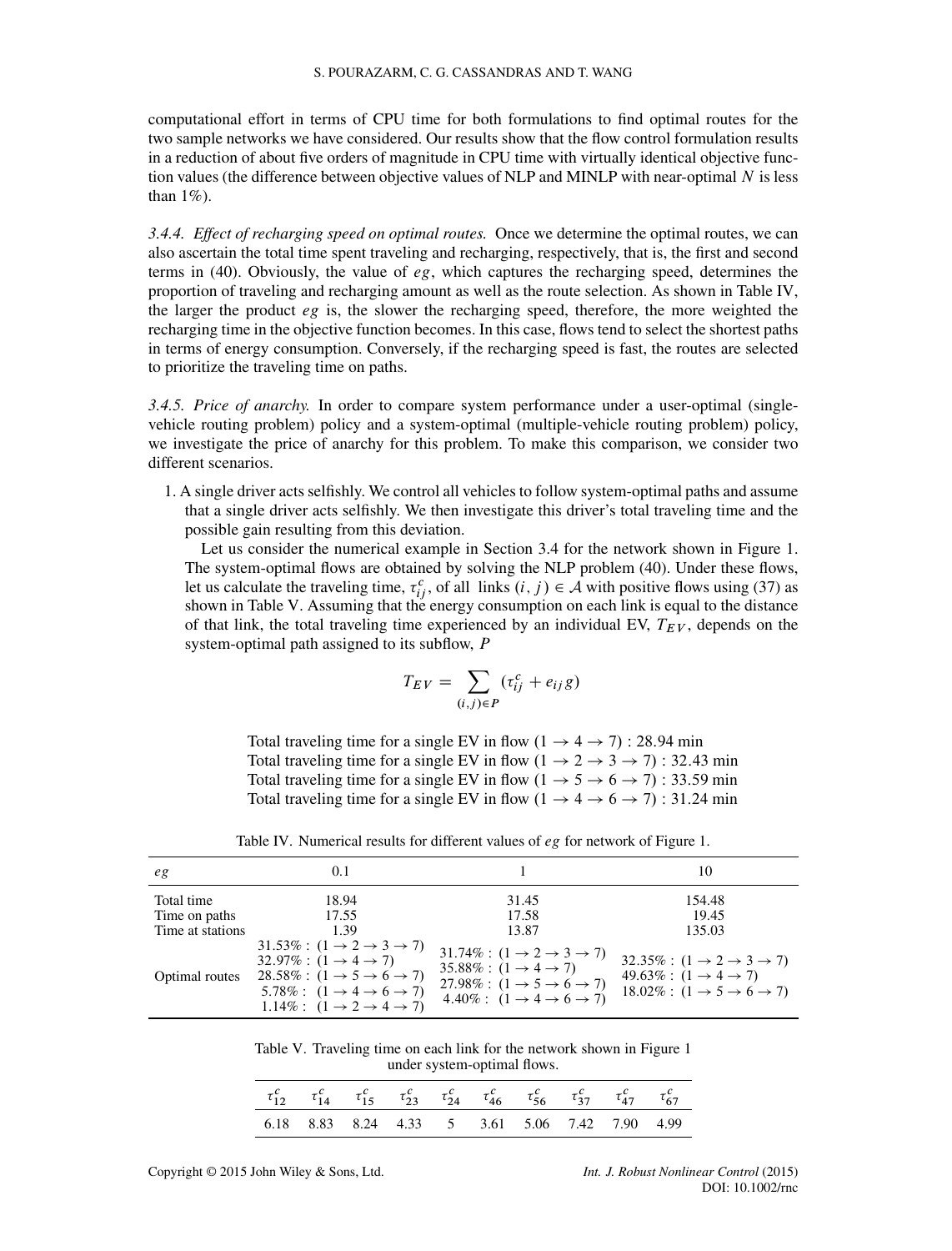<span id="page-18-1"></span>Table VI. Normalized Nash-equilibrium flows.

| $x_{12}^e$ $x_{14}^e$ $x_{15}^e$ $x_{23}^e$ $x_{24}^e$ $x_{46}^e$ $x_{56}^e$ $x_{37}^e$ $x_{47}^e$ $x_{67}^e$ |  |  |  |  |
|---------------------------------------------------------------------------------------------------------------|--|--|--|--|
| 30.7 47.9 21.4 30.7 0 1.5 21.4 30.7 46.4 22.9                                                                 |  |  |  |  |

Now, if we solve the single-vehicle routing problem for a lone EV in the network, the useroptimal path is  $(1 \rightarrow 4 \rightarrow 7)$  with a traveling time of 28.94 min. Thus, in the system-optimal problem, vehicles assigned to the subflows following this path experience the same traveling time as if they act selfishly and follow the user-optimal path. However, vehicles assigned to other subflows will experience longer traveling times in order to reduce the total elapsed time for the whole inflow. For instance, a single EV can gain 13.86% in its traveling time by acting selfishly and deviating from the subflow assigned to path  $(1 \rightarrow 5 \rightarrow 6 \rightarrow 7)$  and joining path  $(1 \rightarrow 4 \rightarrow 7)$ .

2. All drivers act selfishly. In this case, the flow will be in a Nash equilibrium where no single user can incur a gain by changing its own strategy [\[22\]](#page-25-18). Based on Wardrop's principle, the equilibrium occurs at flows that minimize the potential function [\[23\]](#page-25-19)

$$
\phi(f) = \sum_{(i,j)\in\mathcal{A}} \int_0^{f_{ij}} \eta_{ij}(x) dx \tag{41}
$$

where  $\eta_{ii}(x)$  is the travel time incurred by traffic that traverses link  $(i, j)$  as a function of the link congestion  $(Rx_{ij}$  in [\(40\)](#page-15-1)). The price of anarchy is defined as the ratio of the total system cost (the total elapsed time) under Nash equilibrium to the total cost under the social-optimal flows. Table [VI](#page-18-1) shows the normalized Nash-equilibrium flow,  $x_{ij}^e$ , on each link  $(i, j)$  of the network shown in Figure [1](#page-2-1) resulting in the following selfish routing:

46.4% of vehicle flow: 
$$
(1 \rightarrow 4 \rightarrow 7)
$$
  
30.7% of vehicle flow:  $(1 \rightarrow 2 \rightarrow 3 \rightarrow 7)$   
21.4% of vehicle flow:  $(1 \rightarrow 5 \rightarrow 6 \rightarrow 7)$   
1.5% of vehicle flow:  $(1 \rightarrow 4 \rightarrow 6 \rightarrow 7)$ 

Applying Nash-equilibrium flows into the system-wide objective function [\(40\)](#page-15-1), the total traveling time is 32.27 min, which is higher than the optimal cost of 31.45 obtained under the social-optimal policy, and the price of anarchy is  $PoA = 1.038$ .

## 4. SELECTION OF THE NUMBER OF SUBFLOWS

<span id="page-18-0"></span>We begin with the observation that the objective function as well as the constraints of the flow control formulation (NLP) [\(35\)](#page-12-2) are the same as those of the MINLP formulation [\(26\)](#page-10-0), except for the relaxed binary constraints, that is,  $0 \le x_{ij}^k \le 1$ . Thus, in general, the optimal objective value of the NLP problem will be equal or lower than that of the MINLP problem. We seek the best value of  $N$ to render the problem computationally manageable.

Similar to the numerical examples in Section [3.4,](#page-14-2) we focus on the case where we divide the total vehicle inflow, R, into N sublows each with a rate of  $R/N$ . In this case, solving the NLP problem results in the same routing probabilities for all subflows, that is,  $x_{ij}^1 = \ldots = x_{ij}^N$ . Therefore, we can combine them and reformulate the problem as an  $N$ -subflow relaxed problem, referred to as 'N-NLP', giving the total normalized flow on each link,  $x_{ii}$ ,  $(i, j) \in \mathcal{A}$  [\(40\)](#page-15-1).

In Section [3.4,](#page-14-2) the numerical results show that the optimal objective value quickly converges for a small value of N. Thus, even though the best solution may be found for a larger  $N$ , a nearoptimal solution can be determined under a small number of subflows. This suggests that we can approximate the asymptotic solution of the multi-vehicle problem based on a relatively small value of N. Our goal is to find a lower bound,  $N^*$ , for the number of subflows, such that by selecting any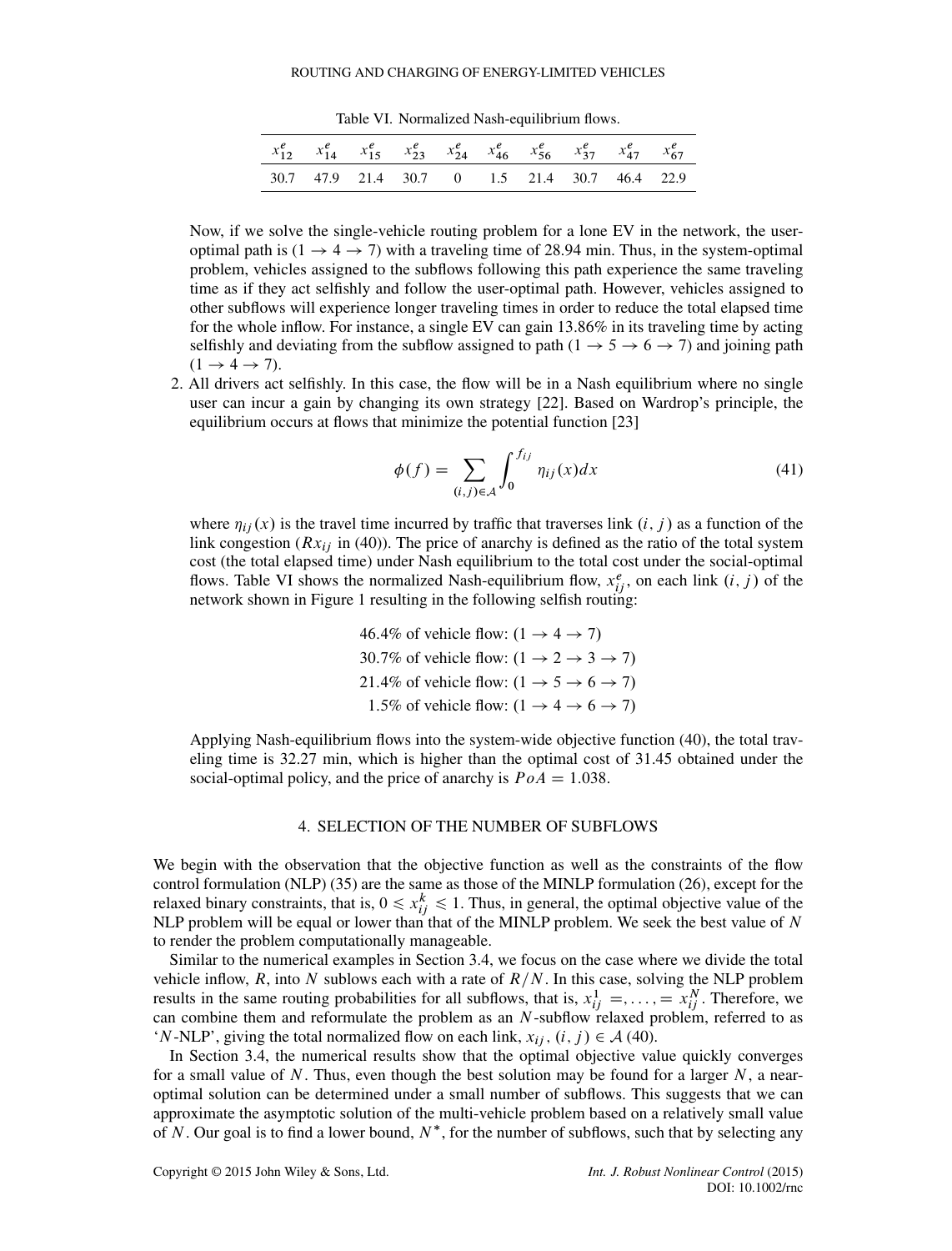$N \geq N^*$ , we can guarantee that the N-NLP solution will be in a given neighborhood of the MINLP solution. To do so, first, we proceed as follows.

Let  $\pi$  be the number of different paths from the origin node to the destination node in a given graph, and let  $x_p$  denote the normalized amount of flow through path p;  $p = 1, \ldots, \pi$  determined using the solution of the N-NLP problem [\(35\)](#page-12-2). Based on that, we define *active paths* to be those with non-zero flow, that is, paths with  $x_p > 0$ . Let us assume that there are  $q \leq \pi$  active paths; then, let  $\tilde{x}_p$  denote the normalized flow on active path p,  $p = 1, \ldots, q$ .

Next, we define  $N_p(N)$  to be the number of subflows assigned to active path p obtained by the MINLP solution with N subflows. We write  $N_p(N)$  to emphasize that the MINLP solution depends on the choice of N. Then,  $\frac{N_p(N)}{N}$  is the normalized flow on path p obtained by solving the MINLP problem with N subflows. Noting that N is an integer, the best N is the one that minimizes the deviation from the normalized flows obtained by solving the NLP problem (lower bounds to the MINLP solutions), that is,

$$
\min_{N\geq 1} \left| \frac{N_p(N)}{N} - x_p \right|, \ p = 1, \dots, \pi
$$

Because the computational complexity of the MINLP problem increases with  $N$ , the selection of N is a trade-off between a near-optimal solution and the computational effort required to solve the problem. To address this trade-off, let us define the *average deviation* between the optimal routing probabilities of the active paths obtained by solving the N-NLP problem,  $\tilde{x}_p$ ,  $p = 1, \ldots, q$ , and the normalized flows obtained by solving the MINLP problem,  $N_p(N)/N$ , as a near-optimality metric, that is,  $\frac{1}{1}$ q  $\sum_{p=1}^{q} \left| \frac{N_p(N)}{N} \right|$  $\frac{\partial x}{\partial N} - \tilde{x}_p$ . Then, we define a 'desired accuracy',  $\delta$ , as the upper bound for this metric and seek to determine values of  $N$  that satisfy

<span id="page-19-0"></span>
$$
\frac{1}{q} \sum_{p=1}^{q} \left| \frac{N_p(N)}{N} - \tilde{x}_p \right| \le \delta \tag{42}
$$

Based on [\(42\)](#page-19-0), we seek the critical  $N^*$  such that by selecting  $N \ge N^*$ , the average deviation between the N-NLP and MINLP solutions does not exceed  $\delta$ , that is,

<span id="page-19-1"></span>
$$
N \ge \frac{\sum_{p=1}^{q} |N_p(N) - N\tilde{x}_p|}{q\delta} \tag{43}
$$

We define

<span id="page-19-2"></span>
$$
N^* = \left\lceil \frac{\max_{N \ge 1} \left( \sum_{p=1}^q |N_p(N) - N\tilde{x}_p| \right)}{q\delta} \right\rceil \tag{44}
$$

Because the numerator of  $N^*$  is an upper bound for the numerator in the right-hand side of [\(43\)](#page-19-1) and noting that  $\delta$  and  $q$  are constants, choosing  $N \geq N^*$  guarantees that the average deviation between the NLP and MINLP solutions never exceeds our desired accuracy,  $\delta$ . However, because  $N_p(N)$  is a function of N, finding a closed-form expression for max $N \ge 1$   $\left(\sum_{p=1}^q |N_p(N) - N\tilde{x}_p|\right)$ in the numerator of [\(44\)](#page-19-2) is not easy. To address this issue, we propose a method that efficiently and accurately estimates the MINLP solution. Then, using these estimates, to be referred as  $N_p(N)$ ,  $p = 1, ..., \pi$ , for a large range of the number of subflows, N, we can find  $\max_{N \geq 1} \left( \sum_{p=1}^{q} |\hat{N}_p(N) - N\tilde{x}_p| \right)$  and select the proper  $N^*$  using [\(44\)](#page-19-2).

As described in Algorithm [1,](#page-20-0) first, we solve the  $N$ -NLP problem and find the optimal objective value and optimal normalized flow on each link  $(i, j)$ ,  $x_{ij}$ . Next, we determine the active paths and their corresponding optimal normalized flow,  $\tilde{x}_p$ ,  $p = 1, \ldots, q$ . Because the objective functions of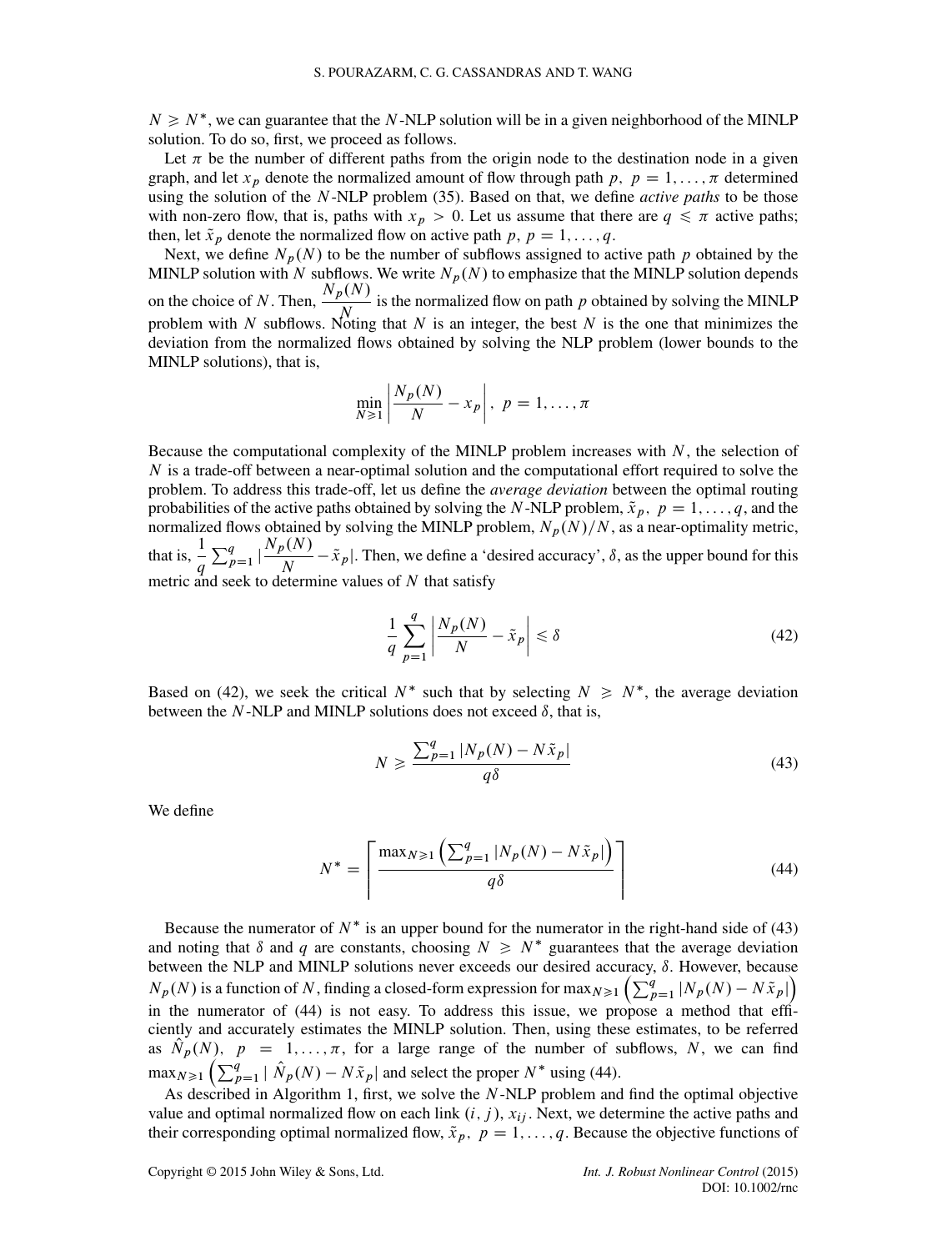#### <span id="page-20-0"></span>**Algorithm 1** MINLP solution estimation algorithm

#### **Input**: N

**Output:** estimation for MINLP solution,  $\hat{N}_p$ ,  $p = 1, \dots, \pi$ **Initialization:** Set  $\hat{N}_p = 0$ ,  $p = 1, \dots, \pi$ .

- 1: Solve N-NLP problem and identify active paths and corresponding  $\tilde{x}_p$ ,  $p = 1, ..., q$
- 2: Form the set of all possible combinations for assigning N subflows to q active paths,  $S_N$ , for each  $i \in S_N$ ,  $N_p^i$  is the number of subflows allocated to path p for the *i*th such assignment.
- 3: Find the best assignment,  $i^*$ , so that  $i^* = \arg \min_{i \in S_N}$  $\left(\sum_{p=1}^{q} |N_p^i/N - \tilde{x}_p|\right)$  $\overline{ }$  $\sqrt{q}$
- 4: Set  $\hat{N}_p = N_p^{i^*}$  for active paths.

**End**

the MINLP and NLP problems are the same, the MINLP solution for each N assigns the subflows to the active paths such that the deviation between the corresponding normalized flows,  $N_p(N)/N$ , and the N-NLP solution,  $\tilde{x}_p$ ,  $p = 1, \ldots, q$ , is minimized. Therefore, to estimate the MINLP solution,  $\hat{N}_p$ , for each value of N, we consider all possible combinations of assigning N subflows to the q active paths and form a set  $S_N$ . There are  $\begin{pmatrix} N+q-1 \\ N \end{pmatrix}$ N ™<br>∖ different such assignments (cardinality of set  $S_N$ ). Let  $N_p^i$  denote the number of subflows allocated to path  $p, p = 1, ..., q$  in the *i*th such assignment,  $i \in S_N$ . For each assignment i, the equivalent normalized flows on active paths become  $[N_1^i/N, \ldots, N_q^i/N]$ , where  $\sum_{p=1}^q N_p^i = N$ . For each value of N, i<sup>\*</sup> is the 'best assignment' if it results in the minimum average deviation from the N-NLP solution among all  $i \in S_N$ , that is,

$$
i^* = \arg\min_{i \in S_N} \frac{1}{q} \sum_{p=1}^q \left| \frac{N_p^i}{N} - \tilde{x}_p \right| \tag{45}
$$

For each value of  $N$ , we set the  $i^*$  assignment as the estimate of the optimal routing of subflows (MINLP solution),  $\hat{N}_p = N_p^{i^*}, p = 1, ..., q$ , and  $\hat{N}_p = 0$  for non-active paths. Finally, for a given graph, one can create a lookup table of the estimates of the MINLP solution for a range of N and<br>find max  $\left(\sum_{i=1}^{q} | \hat{N}(N) - N\tilde{z}| \right)$  to calculate  $N^*$  for a decired  $\hat{s}$  using (44) find max $_{N\geq 1}$   $\left(\sum_{p=1}^{q} |\hat{N}_p(N) - N\tilde{x}_p| \right)$  to calculate  $N^*$  for a desired  $\delta$  using [\(44\)](#page-19-2).

## <span id="page-20-2"></span>*Remark 1*

A simple way of intuitively determining the critical N is as follows: Defining  $\hat{x} = \min_p \tilde{x}_p$ ,  $\hat{x}$  is the least fraction of inflow obtained by the N-NLP problem to flow through an individual path. If we choose  $N =$  $\lceil 1 \rceil$  $\hat{x}$ יי.<br>ד , the MINLP solution will have a chance to send at least one subflow through the same path, and the normalized flows obtained by the MINLP will be close to the NLP solution. Obviously, it may not be the best  $N$  and there is no guarantee for such  $N$  to satisfy the bound defined in [\(42\)](#page-19-0). However, our simulation results show that it is a *good* 'rule of thumb' for selecting N.

## *4.1. Numerical example*

Consider the seven-node graph shown in Figure [1](#page-2-1) with the same parameter values as in Section [3.4.](#page-14-2) The N-NLP solution is shown in Table [VII.](#page-20-1)

<span id="page-20-1"></span>

| $(x_{ij})$ obtained by solving <i>i</i> $\overline{y}$ -iver problem. |          |          |           |           |  |
|-----------------------------------------------------------------------|----------|----------|-----------|-----------|--|
| $x_{12}$                                                              | $x_{14}$ | $x_{15}$ | $x_{23}$  | $x_{2,4}$ |  |
| 31.73%                                                                | 40.28%   | 27.98%   | $31.73\%$ | $\theta$  |  |
| X46                                                                   | $x_{56}$ | $x_{37}$ | X47       | $x_{67}$  |  |
| 4.40%                                                                 | 27.98%   | 31.73%   | 35.88%    | 32.39%    |  |

Table VII. Optimal normalized flow on each link  $(x, \cdot)$  obtained by solving N-NLP problem.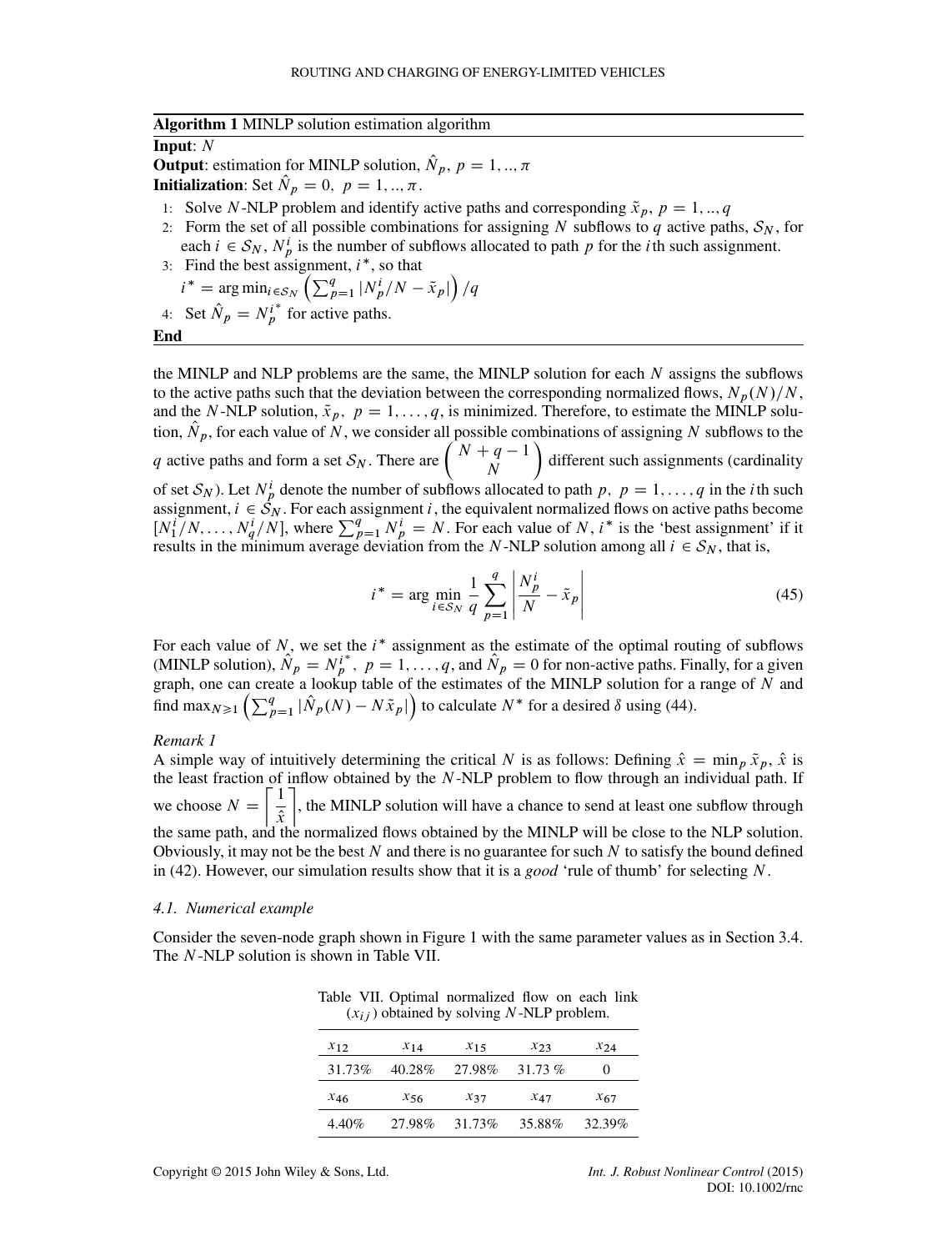Using the optimal  $x_{ij}$ s, we determine each active path and corresponding  $\tilde{x}_p$ 

$$
\tilde{x}_1 = 31.73\%
$$
 Path<sub>1</sub> :  $(1 \rightarrow 2 \rightarrow 3 \rightarrow 7)$   
\n $\tilde{x}_2 = 4.40\%$  Path<sub>2</sub> :  $(1 \rightarrow 4 \rightarrow 6 \rightarrow 7)$   
\n $\tilde{x}_3 = 35.88\%$  Path<sub>3</sub> :  $(1 \rightarrow 4 \rightarrow 7)$   
\n $\tilde{x}_4 = 27.98\%$  Path<sub>4</sub> :  $(1 \rightarrow 5 \rightarrow 6 \rightarrow 7)$ 

In this example, there are four active paths. Figure [4](#page-21-0) shows the average deviation between the NLP solution and the normalized flows obtained by the estimated MINLP solutions for  $N = 1, \ldots, 72$ . Table [VIII](#page-22-1) shows the best assignments (estimates of the MINLP solutions) in the form  $[\hat{N}_1 \hat{N}_2 \hat{N}_3 \hat{N}_4]$  (corresponds to  $[\text{Path}_1 \text{ Path}_2 \text{ Path}_3 \text{ Path}_4]$ ) for different values of N. In Figure [4,](#page-21-0) we observe that the minimum average deviation occurs for  $N = 25$  with the closest objective value to the NLP problem and the following normalized flows:

$$
N_1/N = 8/25 = 32\%
$$
 Path<sub>1</sub> :  $(1 \rightarrow 2 \rightarrow 3 \rightarrow 7)$   
\n
$$
N_2/N = 1/25 = 4\%
$$
 Path<sub>2</sub> :  $(1 \rightarrow 4 \rightarrow 6 \rightarrow 7)$   
\n
$$
N_3/N = 9/25 = 36\%
$$
 Path<sub>3</sub> :  $(1 \rightarrow 4 \rightarrow 7)$   
\n
$$
N_4/N = 7/25 = 28\%
$$
 Path<sub>4</sub> :  $(1 \rightarrow 5 \rightarrow 6 \rightarrow 7)$ 

which are almost identical to the NLP solution,  $\tilde{x}_p$ ,  $p = 1, \ldots, 4$ . In this particular example,  $\hat{x} = \min_{p=1,\dots,4} \tilde{x}_p = 0.044$ , which suggests the same number of subflows based on the simple 'rule of thumb' in Remark [1.](#page-20-2)

Finally, we investigate the correctness of the bound defined in  $(43)$  for different values of  $\delta$ . It can be seen in Figure [4](#page-21-0) that by selecting  $N \geq N^*$ , calculated for different values of  $\delta$  in Table [IX,](#page-22-2) the average deviation never exceeds our desired accuracy,  $\delta$ , which shows the validity of the proposed criterion in [\(44\)](#page-19-2). Increasing the upper bound of the average deviation allows us to select smaller  $N$ , and consequently, the problem size and associated computational complexity decrease. This demonstrates the trade-off between proximity to optimality and computational effort required to solve the problem.

Our numerical results show that the optimal routing obtained by solving the MINLP problem is exactly the same as our estimate, that is, the best assignment corresponding to the minimum average deviation with the NLP solution for each  $N$ . This can be verified by comparing the results in Tables [II](#page-14-1) and [VIII](#page-22-1) for different values of N.



<span id="page-21-0"></span>Figure 4. Average deviation between the solution of the NLP and estimated solution of the MINLP problem for different values of N.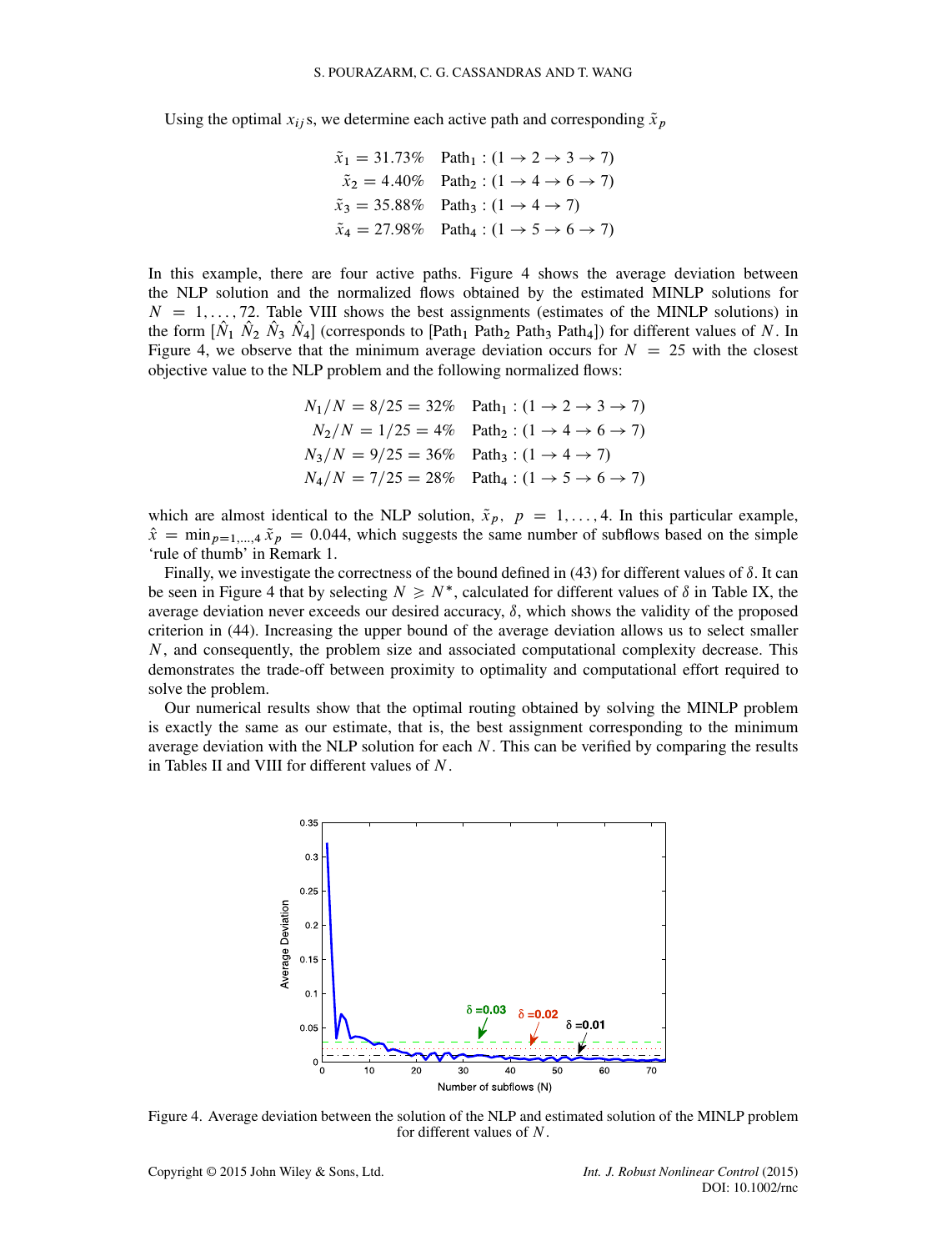<span id="page-22-1"></span>

|                          | Estimated                    | $\boldsymbol{N}$ | Estimated                      | N  | Estimated                    |
|--------------------------|------------------------------|------------------|--------------------------------|----|------------------------------|
| N                        | $\hat{N}_1,\ldots,\hat{N}_4$ |                  | $\hat{N}_1, \ldots, \hat{N}_4$ |    | $\hat{N}_1,\ldots,\hat{N}_4$ |
| 1                        | 0010                         | 25               | 8197                           | 49 | 15 2 18 14                   |
| 2                        | 1010                         | 26               | 8 1 10 7                       | 50 | 16 2 18 14                   |
| 3                        | 1011                         | 27               | 9 1 1 0 7                      | 51 | 16 2 19 14                   |
| $\overline{\mathcal{L}}$ | 1021                         | 28               | 9 1 10 8                       | 52 | 16 2 19 15                   |
| 5                        | 2021                         | 29               | 9 1 1 1 8                      | 53 | 17 2 19 15                   |
| 6                        | 2022                         | 30               | 10 1 11 8                      | 54 | 17 3 19 15                   |
| 7                        | 2032                         | 31               | 10 1 11 9                      | 55 | 18 2 20 15                   |
| 8                        | 3032                         | 32               | 10 1 12 9                      | 56 | 18 2 20 16                   |
| 9                        | 3033                         | 33               | 11 1 12 9                      | 57 | 18 3 20 16                   |
| 10                       | 3043                         | 34               | 11 1 12 10                     | 58 | 18 3 21 16                   |
| 11                       | 4043                         | 35               | 11 1 13 10                     | 59 | 19 3 21 16                   |
| 12                       | 4 1 4 3                      | 36               | 11 2 13 10                     | 60 | 19 3 21 17                   |
| 13                       | 4054                         | 37               | 12 2 13 10                     | 61 | 19 3 22 17                   |
| 14                       | 4154                         | 38               | 12 2 13 11                     | 62 | 20 3 22 17                   |
| 15                       | 5154                         | 39               | 12 2 14 11                     | 63 | 20 3 22 18                   |
| 16                       | 5164                         | 40               | 13 2 14 11                     | 64 | 20 3 23 18                   |
| 17                       | 5165                         | 41               | 13 2 15 11                     | 65 | 21 3 23 18                   |
| 18                       | 6165                         | 42               | 13 2 15 12                     | 66 | 21 3 24 18                   |
| 19                       | 6175                         | 43               | 14 2 15 12                     | 67 | 21 3 24 19                   |
| 20                       | 6176                         | 44               | 14 2 16 12                     | 68 | 22 3 24 19                   |
| 21                       | 7176                         | 45               | 14 2 16 13                     | 69 | 22 3 25 19                   |
| 22                       | 7186                         | 46               | 15 2 16 13                     | 70 | 22 3 25 20                   |
| 23                       | 7187                         | 47               | 15 2 17 13                     | 71 | 23 3 25 20                   |
| 24                       | 8187                         | 48               | 15 2 17 14                     | 72 | 23 3 26 20                   |

Table VIII. Estimates for the MINLP solution for different values of N.

MINLP, Mixed-Integer Nonlinear Programming.

<span id="page-22-2"></span>

|  |                                            | Table IX. Critical number of subflows, |
|--|--------------------------------------------|----------------------------------------|
|  | $N^*$ , for different values of $\delta$ . |                                        |

| $\delta = 0.01$ | $N^* = 33$ |
|-----------------|------------|
| $\delta = 0.02$ | $N^* = 17$ |
| $\delta = 0.03$ | $N^* = 11$ |

## <span id="page-22-0"></span>5. MULTIPLE-VEHICLE ROUTING PROBLEM IN THE PRESENCE OF NON-ELECTRIC VEHICLE FLOWS

In this section, we extend our approach by involving both EV and NEV flows. Let all vehicles enter the network at node 1, and let R denote the rate of vehicles arriving at this node. Assuming a fraction P of NEVs in the inflow, NEVs and EVs enter the network with flow rates given by RP and  $R(1 - P)$ , respectively. We propose two different ways to incorporate the effect of NEV flows. In the first method, we assume that the flow of NEVs on each link  $(i, j)$ ,  $f_{ij}^{NEV}$ , is known (e.g., Nash equilibrium flows or socially optimal flows are determined), and we can calculate the *residual* capacity for each link accordingly, that is,  $f_{jam}^{ij} - f_{ij}^{NEV}$ . Thus, the problem is reduced to the multivehicle routing problem with all arriving vehicles as EVs with the residual capacity for links, which have already been discussed.

Our second method is to reformulate an optimization problem in order to control both EV and NEV flows. Similar to our approach in Section [3,](#page-7-0) we group EVs as well as NEVs into subflows. In particular, we divide the inflow of NEVs into a fixed number of subflows, M, (e.g., the number of distinct paths from the origin to the destination node) and the inflow of EVs into N subflows. Our objective is to determine optimal routes for NEV subflows and optimal routes, as well as energy recharging amounts, for each EV subflow so as to minimize the total elapsed time of these subflows from the origin to the destination. Note that for NEVs, we do not consider the refueling process as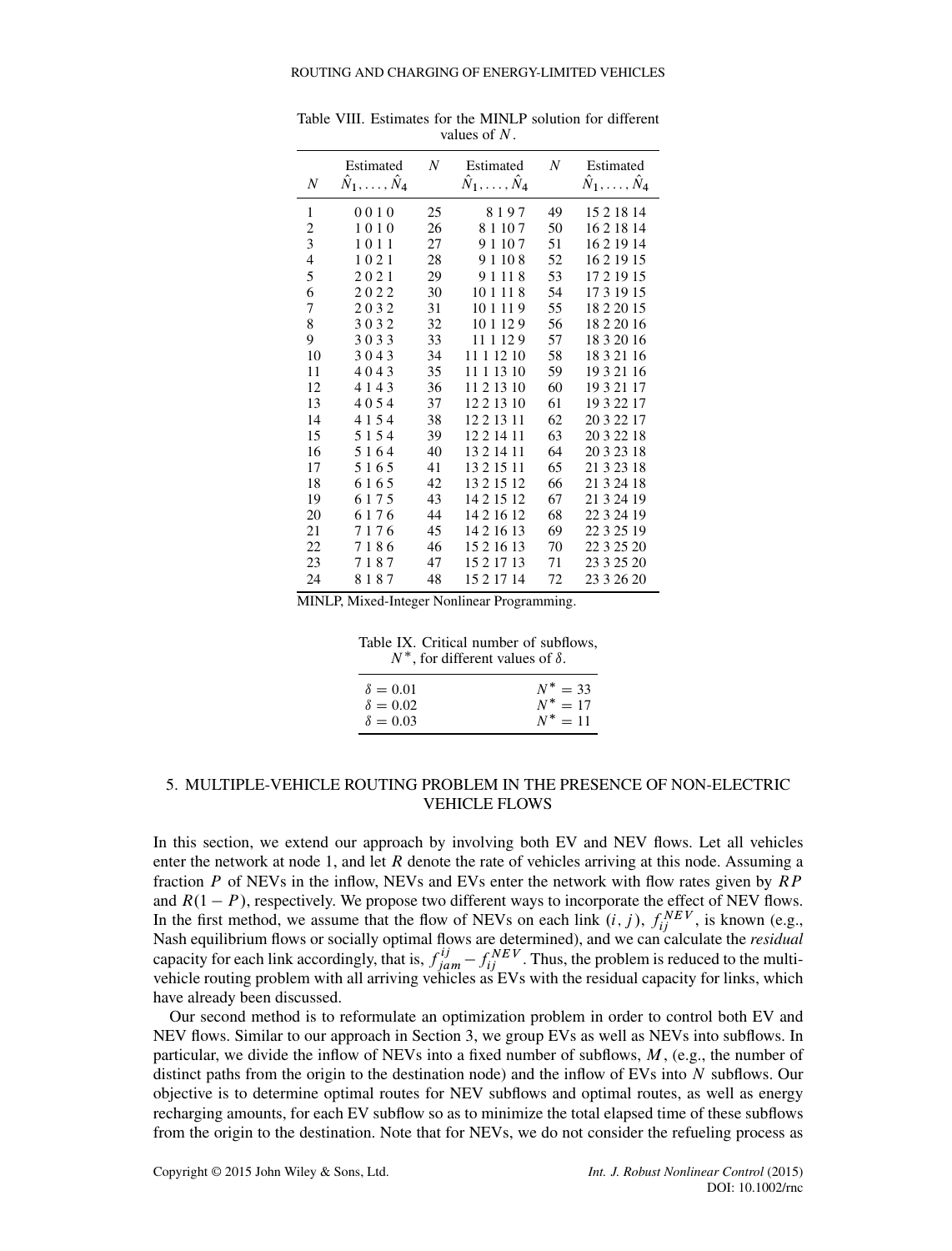part of this optimization problem. The decision variables consist of (i)  $x_{ij}^k \in \{0, 1\}$ ,  $k = 1, ..., M$ and  $y_{ij}^l \in \{0, 1\}, l = 1, ..., N$ , corresponding to the selection of link  $(i, j)$  by NEV and EV subflows, respectively; and (ii) charging amounts  $r_i^l$  for EV subflows for all nodes  $i = 1, ..., n - 1$ and subflows  $l = 1, \ldots, N$ . Given traffic congestion effects, the time and energy consumption on each link depends on the values of  $x_{ij}^k$ ,  $y_{ij}^l$  and the fraction of the total flow rate R associated with the kth NEV subflow or the lth EV subflow. As in Section [3,](#page-7-0) the simplest such flow allocation is to assign each subflow the same rate, that is, every NEV subflow  $k = 1, \ldots, M$  is assigned a rate  $RP/M$  and every EV subflow  $l = 1, ..., N$  is assigned a rate  $R(1 - P)/N$ . Let  $\mathbf{x}_{ij} =$  $(x_{ij}^1, \ldots, x_{ij}^M, y_{ij}^1, \ldots, y_{ij}^N)^T$  and  $\mathbf{r_i} = (r_i^1, \ldots, r_i^N)^T$ , where  $r_i^l$  is the amount of charge selected by the *l*th EV subflow at node *i*. Similar to Section [3,](#page-7-0) we denote the traveling time (delay) a vehicle will experience through link  $(i, j)$  by some nonlinear function  $\tau_{ij}(\mathbf{x_{ij}})$ . The corresponding energy consumption for the *l* th subflow of EVs through  $(i, j)$  is a nonlinear function denoted by  $e_{ij}^l(\mathbf{x_{ij}})$ . Finally,  $E_i^l$  represents the residual energy of subflow l of EVs at node i given by the aggregated residual energy of all EVs in the subflow. The optimization problem is formulated as follows:

<span id="page-23-0"></span>
$$
\min_{\mathbf{x}_{ij},\mathbf{r}_{i},\,i,j\in\mathcal{N}} \quad \left[ \sum_{i=1}^{n} \sum_{j=1}^{n} \sum_{k=1}^{M} \tau_{ij}(\mathbf{x}_{ij}) x_{ij}^{k} \frac{RP}{M} + \sum_{i=1}^{n} \sum_{j=1}^{n} \sum_{l=1}^{N} \left( \tau_{ij}(\mathbf{x}_{ij}) y_{ij}^{l} \frac{R(1-P)}{N} + r_{i}^{l} g y_{ij}^{l} \right) \right] \tag{46}
$$

s.t. for each  $k \in \{1, \ldots, M\}$ :

<span id="page-23-1"></span>
$$
\sum_{j \in O(i)} x_{ij}^k - \sum_{j \in I(i)} x_{ji}^k = b_i, \quad \text{for each } i \in \mathcal{N}
$$
 (47)

<span id="page-23-2"></span>
$$
b_1 = 1, b_n = -1, b_i = 0, \text{ for } i \neq 1, n
$$
  
for each  $l \in \{1, ..., N\}$ : (48)

<span id="page-23-3"></span>
$$
\sum_{j \in O(i)} y_{ij}^l - \sum_{j \in I(i)} y_{ji}^l = b_i, \quad \text{for each } i \in \mathcal{N}
$$
 (49)

<span id="page-23-4"></span>
$$
b_1 = 1, b_n = -1, b_i = 0, \text{ for } i \neq 1, n
$$
 (50)

<span id="page-23-5"></span>
$$
E_j^l = \sum_{i \in I(j)} \left( E_i^l + r_i^l - e_{ij}^l(\mathbf{x}_{ij}) \right) y_{ij}^l, \quad j = 2, ..., n
$$
 (51)

<span id="page-23-6"></span>
$$
E_1^l \text{ is given, } E_i^l \ge 0, \quad \text{for each } i \in \mathcal{N} \tag{52}
$$

$$
x_{ij}^k \in \{0, 1\}, \quad y_{ij}^l \in \{0, 1\}, \quad r_i^l \ge 0 \tag{53}
$$

In the aforementioned formulation, [\(46\)](#page-23-0) is the objective function which for NEVs is the first sum representing the overall traveling time from the origin to the destination by adding the link traveling times  $\tau_{ij}(\mathbf{x_{ij}})$  when  $x_{ij}^k = 1$ . For EVs, the second sum includes the charging times  $r_i^l g$  when  $y_{ij}^l = 1$ , and an EV subflow selects node l for charging. The constraints [\(47\)](#page-23-1)–[\(48\)](#page-23-2) and [\(49\)](#page-23-3)–[\(50\)](#page-23-4) represent flow conservation for NEV and EV subflows, respectively, while [\(51\)](#page-23-5)–[\(52\)](#page-23-6) show the energy dynamics for each EV subflow. This is an MINLP with  $(M + N)m + 2(n - 1)N$  variables. Similar to our discussion in Section [3.1,](#page-8-6) one can exploit some properties of the optimal solution and energy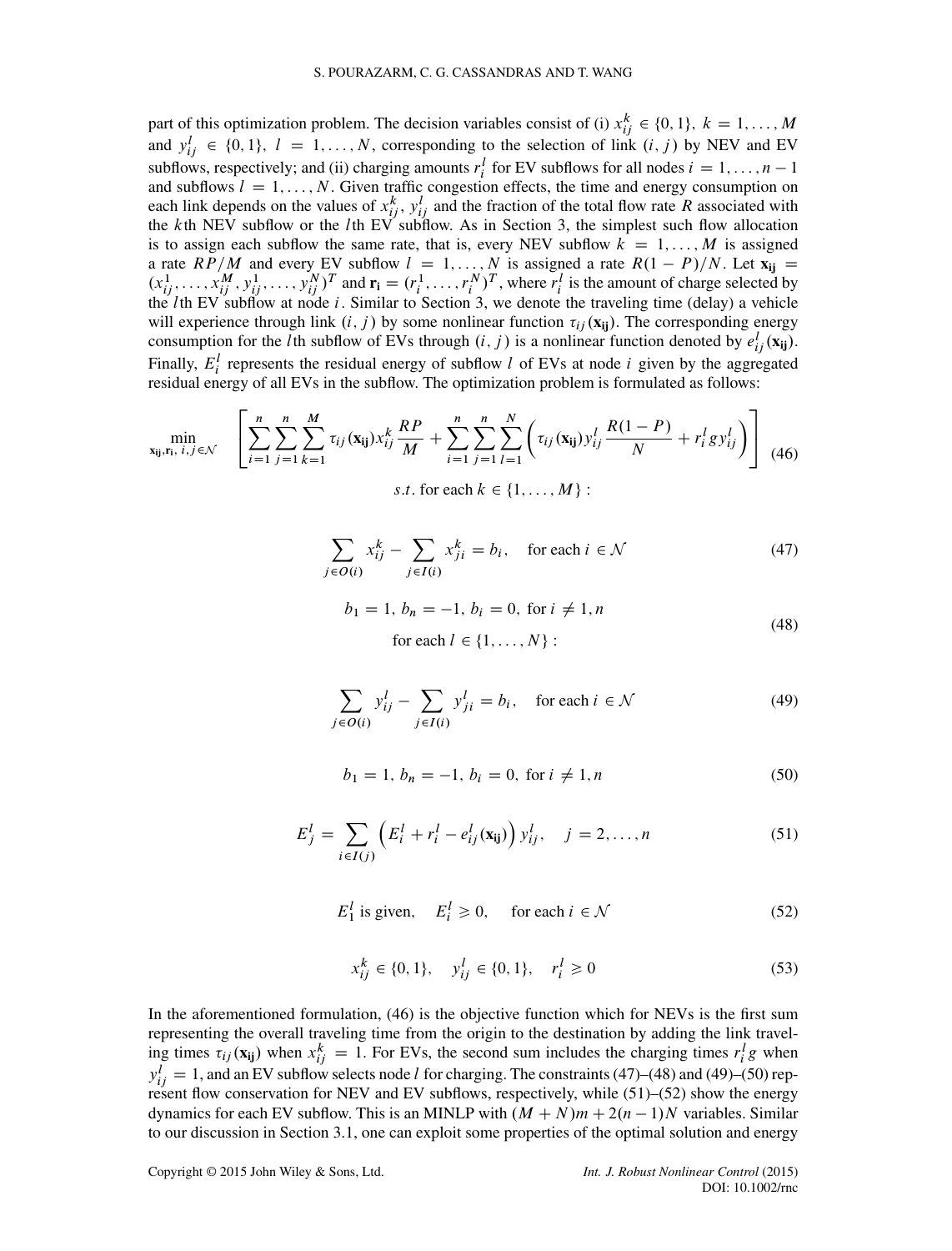dynamics in order to decompose this problem into route selection and recharging amount determination and reduce the problem dimensionality. We omit numerical results, which lead to observations similar to those presented in Section [3.4,](#page-14-2) including a behavior of performance as a function of the number of subflows similar to that of Figure [2.](#page-15-0)

#### 6. CONCLUSIONS AND FUTURE WORK

<span id="page-24-2"></span>We have introduced energy constraints into vehicle routing in traffic networks and studied the problem of minimizing the total elapsed time for vehicles to reach their destinations by determining routes, as well as recharging amounts, when there is no adequate energy for the entire journey. For a single vehicle, we have shown how to decompose this problem into two simpler problems. For a multi-vehicle problem, we solved the problem by aggregating vehicles into subflows and seeking optimal routing decisions for each such subflow. One critical factor in this problem is the selection of the number of subflows. Our numerical results showed that a small number of subflows are adequate to obtain convergence to near-optimal solutions. Thus, we defined a critical number of subflows, which guarantee near optimality. In particular, we show that by selecting the number of subflows to be equal to or larger than a critical number  $N^*$ , that is,  $N \ge N^*$ , the average deviation never exceeds the predefined upper bound. Therefore, by selecting a desired accuracy, one can choose between proximity to optimality and computational complexity needed to solve the problem. We also reformulated the multi-vehicle routing problem in order to incorporate the effect of NEVs on traffic congestion.

Our ongoing work focuses on the case of *inhomogeneous* charging nodes with different charging rate characteristics and possibly queuing capacities. In this case, we can show that a similar decomposition still holds, although we can no longer obtain an LP problem. Thus, we must now seek alternative methods to reduce the computational complexity of obtaining solutions, possibly at the expense of optimality guarantees. We also believe that extensions to multiple vehicle origins and destinations are straightforward, as is the case where only a subset of nodes has recharging resources, or not all vehicles in the network are BPVs. Finally, we are exploring extensions into stochastic vehicle flows, which can incorporate various random effects.

In the multi-vehicle case, an important issue is that of implementing an optimal routing and recharging policy. This is a challenging problem for two reasons. First, individual drivers need to be provided explicit guidance by the central controller who determines this policy. Second, a driver needs to have the proper incentives to follow this policy. While the first difficulty may be handled through communication capabilities that are increasingly being made available to vehicles, the second one is more fundamental, because it concerns the behavior of drivers who are generally 'selfish' and concerned with their own individual optimal policy (i.e., the one we determined in our single-vehicle analysis). This is a topic of an ongoing research, which has recently been fostered by the emerging trend towards connected vehicles: If vehicles can exchange state information in real time, this creates a new environment promoting cooperation among drivers and, ultimately, a traffic system consisting entirely of autonomous vehicles, which can automatically implement a centrally derived system-wide optimal policy.

#### ACKNOWLEDGEMENTS

The authors' work is supported in part by the NSF under grants CNS-1239021 and IIP-1430145, by the AFOSR under grant FA9550-12-1-0113, by the ONR under grant N00014-09-1-1051, by the ARO under grant W911NF-11-1-0227 and by the Cyprus Research Promotion Foundation under Grant New Infrastructure Project/Strategic/0308/26.

#### REFERENCES

- <span id="page-24-0"></span>1. Laporte G. The vehicle routing problem: an overview of exact and approximate algorithms. *European Journal of Operational Research* 1992; **59**:345–358.
- <span id="page-24-1"></span>2. Artmeier A, Haselmayr J, Leucker M, Sachenbacher M. The optimal routing problem in the context of batterypowered electric vehicles. *2nd International Workshop on Constraint Reasoning and Optimization for Computational Sustainability, Workshop: CROCS at CPAIOR-10*, Bologna, Italy, May 2010.